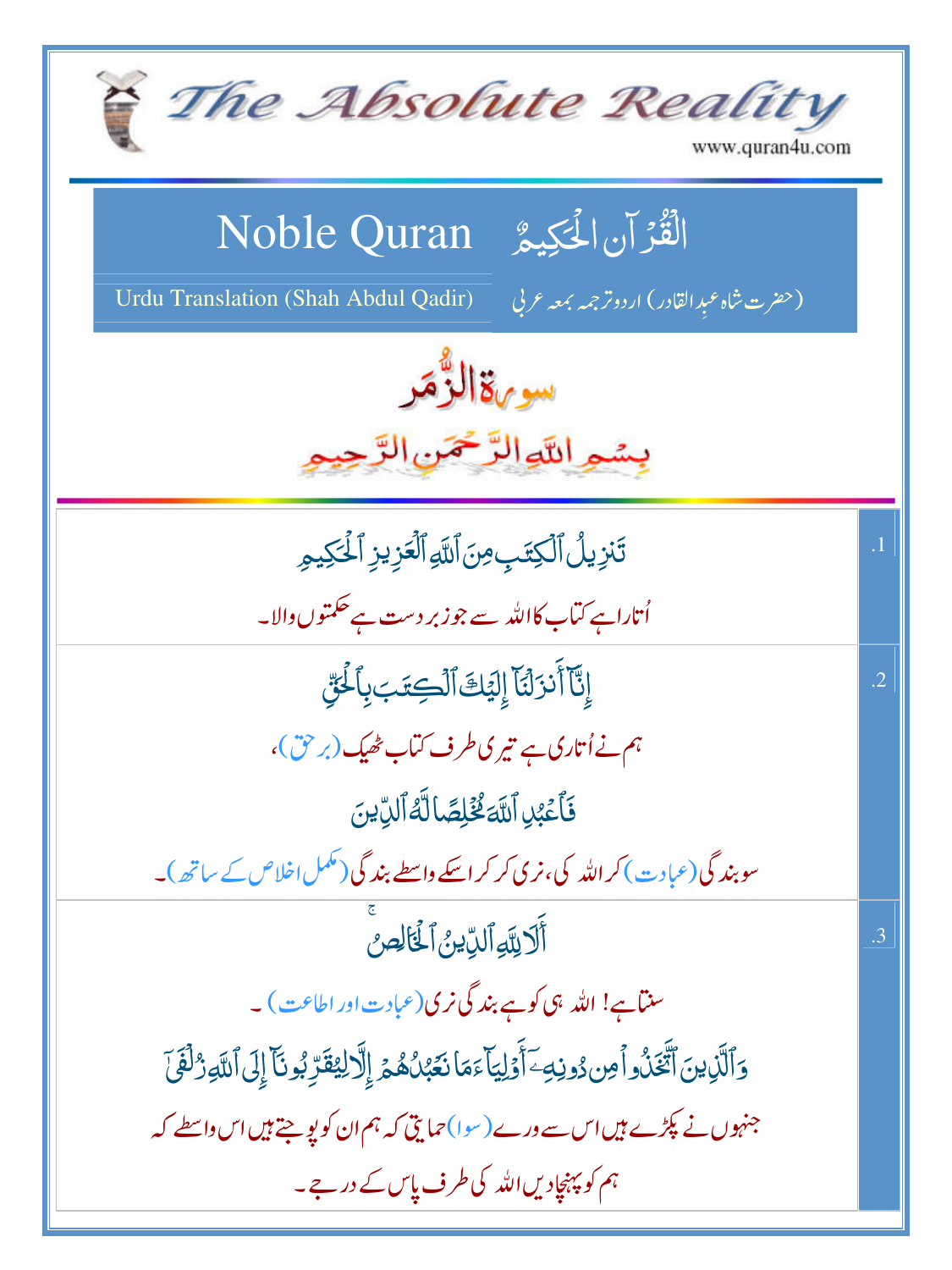ٳؚڹؓٲڷڶٙؿؘػؙػ۠ۿؚڹؽٙٮؘ۬ۿ۠۠ؗؗؗٙۿۏڣڡؘٲۿ۠ۿۯڣۣۑۊؚڲؘٛؾٙڶؚڨٛۅڹؖ بیٹنک اللہ چکا(فیصلہ کر) دے گاان میں جس چیز میں جھگڑ رہے ہیں۔ ٳۣڹٞٳڸؾٙڂڷٳؾۿٙڸؽڡؘڹۿۊػٙڹؚڮٛڂۜڡٚٙٵ البته الله راه نہیں دیتا( د کھاتا)اس کوجوہو حجھوٹانہ ماننے والا (منگر حق)۔ لَّوۡ أَيَٰٓادَٱللَّهُۚ أَن يَتَّخِذَ وَلَدًا لَّٱصۡطَفَىٰ مِمَّا يَخۡلُقُ مَا يَشَآءُ اگر اللہ چاہتا کہ اولاد کرے (بنائے) تو چُن لیتااپنی خلق میں جو جاہتا، ؊ وه پاک ہے، هُوَ ٱللَّهُ ٱلۡرَّحِنُ ٱلۡقَهَّارُ وہی ہے اللہ اکیلا دباؤوالا۔ خَلَقَ ٱلسَّمَوَاتِ وَٱلۡأَيۡهَضَ بِٱلۡلَٰٓئِ بنائے آسان اور زمین ٹھیک، يُكَوِِّنُ ٱلَّيَٰلَ عَلَى ٱلنَّهَارِ، وَيُكَوِّنُ ٱلنَّهَا بَهَلَ ٱلَّيَٰلَ لپیٹیآہے رات کو دن پر،اور لپیٹیآہے دن کورات پر، ۏ*ۺڂؖۯ*ٲڵۺۨٞڡؘٛۺۏٲڷڦؘڡؘۯؖڂڴڵٛڲؘۯؚۑٳڒؘۢڿڸۿ۠ۺڰۨٙۨ اور کام لگائے سورج اور جاند۔ ہر ایک جلتا ہے ایک ٹھہر کی (مقرر ) مدت پر۔  $\overline{2}$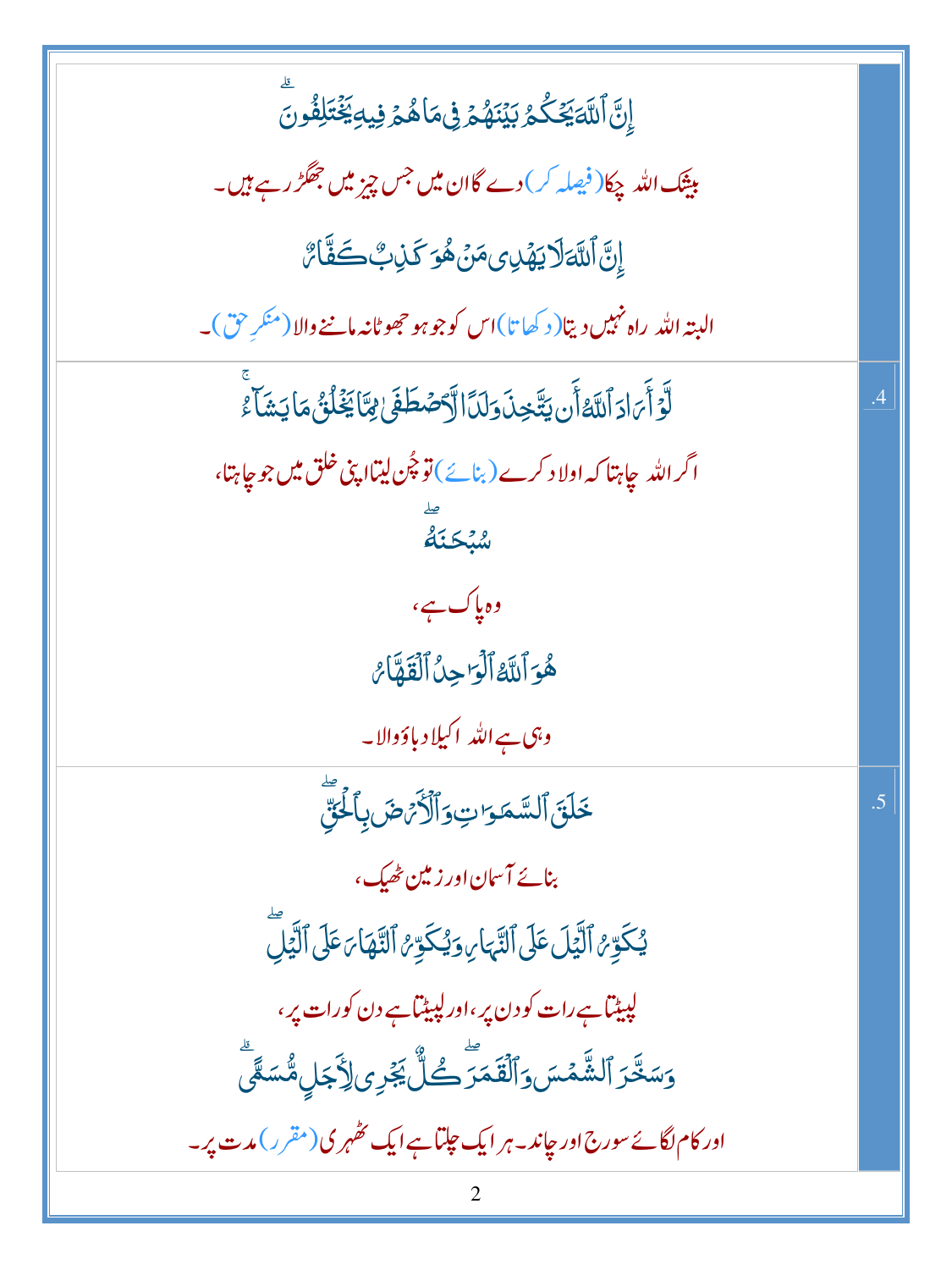أَلَاهُوَ ٱلۡعَزِيزُ ٱلۡغَفَّـرُ سنتاہے وہی ہے زبر دست گناہ بخشنے والا۔ <mark>ڬ</mark>ؘڶڡؘٞػ۠ۄڡؚۜڹٮۨڣؘٞڛۣۊٳڿڹۊؚٚڐؙڋڿؘۼڶ؋ؚڹؘۛؠؘٵۯؘۯ۫ڿۿٵ .6 بنایا(پیداکیا)تم کوایک جی(جان) سے، پھر بنایااس سے اس کاجوڑا، وَأَنزَلَ لَكُم مِّنَ ٱلْأَنۡعَمِ ثَمَنِيَةَأَزۡوَاجَ اوراُ تارے داسطے چوپایوں سے آٹھ نر ومادہ۔ <u>ڲ</u>ؘڶ۠ڦۢػ۠ۮ؋ۣؠ۠ڟؙۅڹٲ۠ؗڡؖۿؾؚٮڴؽڂڶٙڦؑٲڡؚۜڹۢڹػڸڂۘڶڗؚ؋ۣڟ۠ڵڡٮؾٟڎؘڶٮؿٟ بناتاہے تم کوماں کے پیٹ میں،طرح پر طرح(ایک بعد دوسر کی شکل) بناتا، تین اند حیر وں کے نیچ ۔ ذَالِكُمُ ٱللَّهُ ٱلْكُمُ لَهُ ٱلۡمُلۡكُ وہ اللہ ہے رب تمہارا،اسی کاراج ہے، لَّا إِلَهَ إِلَّا هُوَ ۖ فَأَنَّى تُصُرَفُونَ <sup>کس</sup>ی کی بند گی نہیں سوااس کے۔ پھر کہاں سے پ*ھرے ج*اتے ہو؟ ٳۣڹڗػۘػ۫ڡ۠ۯۅٱڣٳ۪ڹٞٳڷڷڡٙٷٙڹۣ۠ۼڹػٛ۠ڋۄؘڶاؾۯڞؘڸڸۼڹٳۮؚۅٚٲڶػٛڣ۫ڗؖ .7 اگر تم منکر ہوگے نواللہ پر دانہیں رکھتاتمہاری،اور پسند نہیں کر تااپنے بند وں کی منکر ک۔ <u>وَإِن</u>تَشَكُرُواْيَرْضَةُلكُمْ اور اگر حق مانو( شگر کر و) گے تووہ پسند کرلے گااس کو تمہارے لئے۔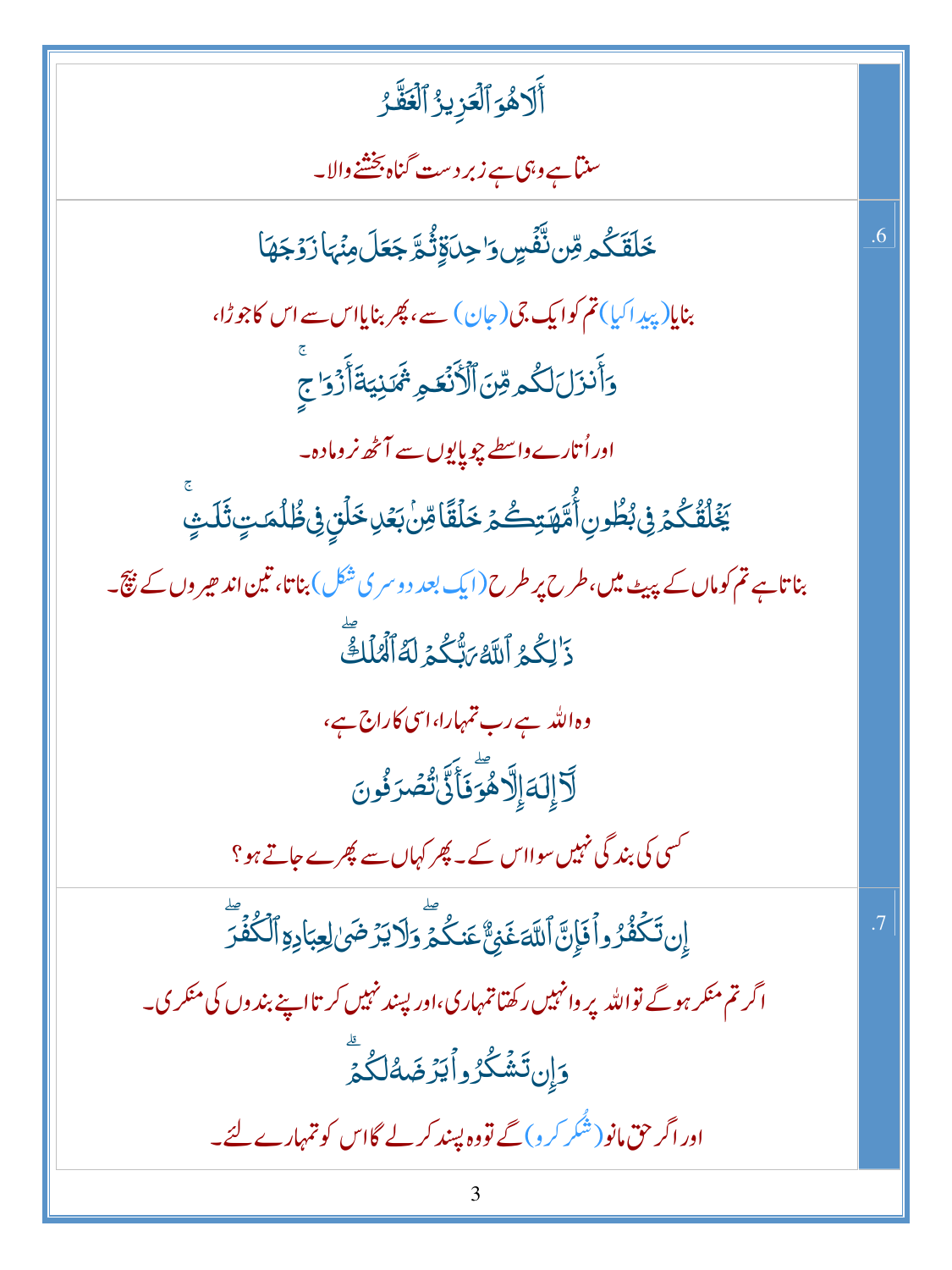| <b>وَلَاتَزِهُ وَازِىَةٌوِزُىَأْجُرَىٰ</b>                                                                   |                |
|--------------------------------------------------------------------------------------------------------------|----------------|
| اور نہ اٹھائے گا کوئی اٹھانے والا بو جھ دوسرے کا۔                                                            |                |
| ڷؙڐۜٳؚڸٙ؆ڹؚۨػۢڡ؋ڷۯڿؚڂڟؗڿۯڣؘێڹؚۜڹ۠ػۢػڡ؏؆ٵػۢٮ۬ؾ۠ڿڗٙڡؘۼڡؘڶۅڹؘ                                                   |                |
| پھراپنےرب کی طرف تم کو پھر (لوٹ) جاناہے،تووہ جبائے گاتم کوجو کرتے تھے۔                                       |                |
| إِنَّهُ عَلِيهُ بِذَاتِ الصُّدُورِ                                                                           |                |
| مقرر (بیٹیک)اس کو خبر ہے جیوں ( دلوں ) کی بات کی۔                                                            |                |
| وَإِذَامَسَّ ٱلْإِنسَ <i>نَ ضُرٌّ دَعَا بَ</i> لَّهُ مُنِيبًا إِلَيْهِ                                       | $\overline{8}$ |
| اور جب لگے انسان کو سختی، پکارے اپنے رب کور جوع ہو کر اسکی طرف،                                              |                |
| ثُمَّ إِذَا خَوَّلَهُ نِعۡمَةً مِّنۡهُ نَسِىٓمَا كَانَ يَدۡ عُوَاۡ إِلَيۡهِ مِن قَبَلُ                       |                |
| پھر جب بخشے اسکو نعمت اپنی طرف سے بھُول جائے جو پکار تا تھااس کام کو پہلے سے۔                                |                |
| <b>وَجَعَلَ لِلَّهِ أَنْدَادًا لِيَّضِلَّ عَن سَبِيلِهِ</b>                                                  |                |
| اور تٹھہرائےاللہ کے برابر اوروں کو تا( کہ ) بہکاوے اسکی راہ سے،                                              |                |
| <b>قُلۡ يَمَتَّعۡنِكُفُرِكَ تَلِيلاَّ إِنَّكَ مِنۡ أَصۡ حَبِ ٱلتَّا</b> َىِ                                  |                |
| تُو کہہ برت(مزے)لے ساتھ اپنی منکری کے تھوڑے دنوں۔(یقیناً پھر)تُوہے آگ(جہنم) والوں میں۔                       |                |
| أَمَّنَ هُوَقَنِتٌ ءَانَآءَ ٱلَّيۡلِ سَاجِدًاوَقَآلٍمَّا يَجۡلَىٰٓ ٱلۡأَخِرَةَوَيَرۡ جُواۡ مَحۡمَةَ مَبِّدِۦ | 9              |
| بھلاا یک جو بند گی میں لگاہے گھڑ <sub>کی</sub> رات کی سجدے کر تا،اور کھڑ ا،خطرہ(ڈر) رکھتاہے آخر ت کا         |                |
| اور امید رکھتاہے اپنے رب کی مہر (رحمت) کی۔                                                                   |                |
|                                                                                                              |                |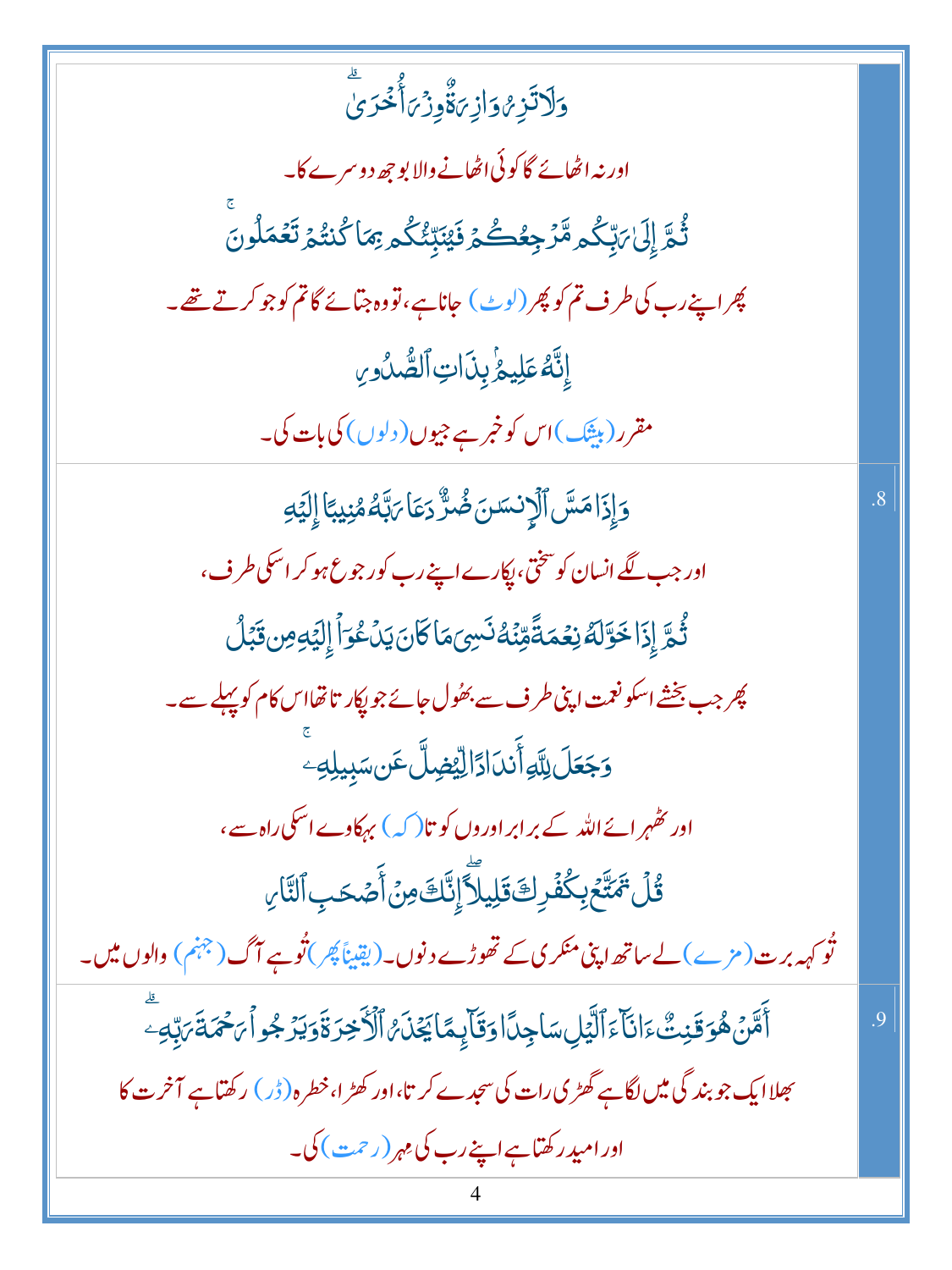| <i>ۊ۠</i> ڷۿڶٙڮۺؾؘۅؚۑٱڷۜڕٛؠڹؘؾؘػڶۿۅڹؘۏٲڷۜڕٛؠڹؘڷٲؾؘڡڶۿۅڹؖ                             |     |
|--------------------------------------------------------------------------------------|-----|
| ٹو کہہ ، کوئی برابر ہوتے ہیں سمجھ دالے ،اور بے سمجھ؟                                 |     |
| إِنَّهَايَتَنَكَّرُ أُوَلُواْ الْأَلَبَبِ                                            |     |
| وہی سوچتے ہیں جن کو عقل ہے۔                                                          |     |
| <u>ػۛ۠ڶٙ۩ۣٮ</u> ڮٵۮٟٱڷۜۯؚؠڹؘٵؚڡؘٮ۠ۢۅٲٲڐؖڟٞۅٲ؆ڹۜػٛؽٙۨ                                 | .10 |
| ٹو <sub>ک</sub> ہہ اے بند ومیرے جویقین لائے ہو! ڈرواپنے رب سے۔                       |     |
| ڸڵؖڶؚٳؽڹؘٲۜڂۺڹؙۅٲڣۣۿؘڶؚ؋ؚٲڶڷۨ۠ڹؙؾ۪ٳڂۺؾٞؖٞۊٲؘۜؠٛڞٛٲڷڷؘۏؚۊٳڛؚۼۜڐٞٛ                     |     |
| جنہوں نے نیکی کی اس د نیامیں ان کو ہے بھلائی۔اور زمین اللہ کی کشادہ ہے۔              |     |
| إِنَّمَا يُوَفَّى ٱلصَّدِرُونَ أَجْرَهُمْ بِغَيْرِ حِسَابٍ                           |     |
| کٹمہر نے (صبر کرنے ) والوں ہی کوملناہے انکانیگ (اجر)ان گنت (بے حساب)۔                |     |
| <b>ٙٷٞڶٳڐۣۜٲؘ</b> ۠ڡؚۯٮؾ۠ٲٛڽ۫ٲۧۼؠ۠ڹٲڛڐڴۏؚڶڝۜٛٵڷۮٲڵڸۨؾڹ                               | .11 |
| ثو کہہ،مجھ کو حکم ہے کہ بند گی(عبادت)کروںاللّٰہ کونری کرکراس کی بند گی(مکمل اطاعت) ۔ |     |
| وَأُمِرُتُ لِأَنۡ أَكُونَ أَقَالَ ٱلۡمُسۡلِمِینَ                                     | .12 |
| اور حکم ہے کہ میں ہوں سب سے پہلے حکم بر دار (مسلم )۔                                 |     |
| ۛڐؙڵٳڋۣۜٲۜڂؘٳٮؙٳؚۣڶ <i>ػ</i> ڡؘڟڸ <i>ڎ</i> ۼڞؽٮ۠؆۪ۑۨ۠ڡؘڷٳٮٜؾٷڡٟ؏ؘڟۣۑۄؚ               | .13 |
| تُو کہہ میں ڈر تاہوں،اگر حکم نہ مانوں اپنے رب کا،ایک بڑے دن کی مار سے۔               |     |
|                                                                                      |     |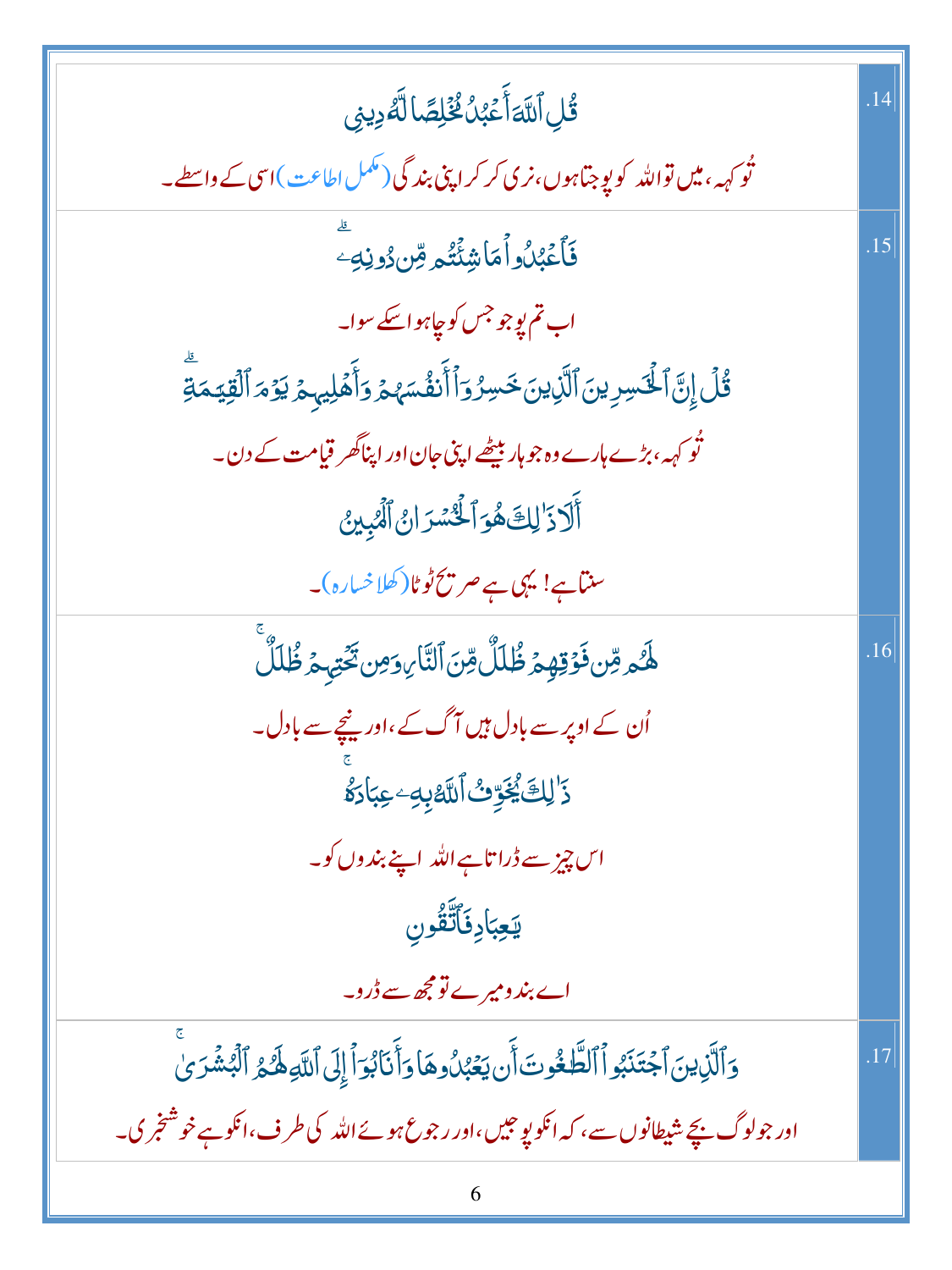| فَبَشِّرُ عِبَادِ                                                                                                       |     |
|-------------------------------------------------------------------------------------------------------------------------|-----|
| سوٹُوخوشْی <sub>شن</sub> امیرے بند وں کو۔                                                                               |     |
| ٱلَّٰٓزِينَ يَسۡتَمِعُونَ ٱلۡقَوۡلَ فَيَتَّبِعُونَ أَحۡسَنَكُمْ                                                         | .18 |
| جوسنتے ہیں بات، پھر چلتے ہیں اسکے نیک (بہترین پہلو) پر۔                                                                 |     |
| أَوۡلَٰٓبِكَ ٱلَّٰٓزِينَ هَدَاهُمُ ٱللَّهَ                                                                              |     |
| وہی ہیں جن کوراہ دی اللہ نے،                                                                                            |     |
| <u>وَأُوْلَيْكَهُمْ</u> أُوْلُواْ الْأَلْبَبِ                                                                           |     |
| اور وہی ہیں عقل والے۔                                                                                                   |     |
| أَفَمَنۡ حَقَّ عَلَيۡهِ كَلِمَةُۚ ٱلۡعَذَابِ أَفَأَنتَ تُنقِنُ مَن فِى ٱلتَّارِ                                         | .19 |
| بھلاجس پر ٹھیک (چیپاں)ہو چکاعذاب کا حکم بھلاتو خلاص کرے (بچاسکے ) گا آگ میں پڑے کو؟                                     |     |
| ڶػؚڹؚٱڷۜڹۣؾڹؘٱتَّقَوۡٱٓؠؘڹَّهُمۡ لَهُمۡ غُرَتْ مِّنۥفَوۡقِهَاۚ غُرَتْ مَّبۡنِيَّةٌ يَٓجُرِى مِن تَحۡيٓءَا ٱلۡأَنۡهَٰٓرَ | .20 |
| لیکن جوڈرتے رہے اپنے رب سے،انکوہیں جھروکے (اونچے محل)۔                                                                  |     |
| ان پراور جھروکے (بالاخانے) پجنے ہوئے،انکے نیچے حیلتی ہیں ندیاں۔                                                         |     |
| وَعَْدَ ٱللَّهِلَا يُخْلِفُ ٱللَّهُ ٱلْمِيعَادَ                                                                         |     |
| وعده ہوااللہ کا۔اللہ نہیں خلاف کر تاوعدہ۔                                                                               |     |
| أَلَمَ تَرَ أَنَّ ٱللَّهَ أَنزَلَ مِنَ ٱلسَّمَاءِمَآءَ فَسَلَكَهُ يَنَبِيعَ فِى ٱلْأَمۡرَضِ                             |     |
| تُونے نہیں دیکھا کہ اللہ نے اُتارا آسان سے پانی، پھر چلایاوہ پانی چشموں میں زمین کے،                                    |     |
|                                                                                                                         |     |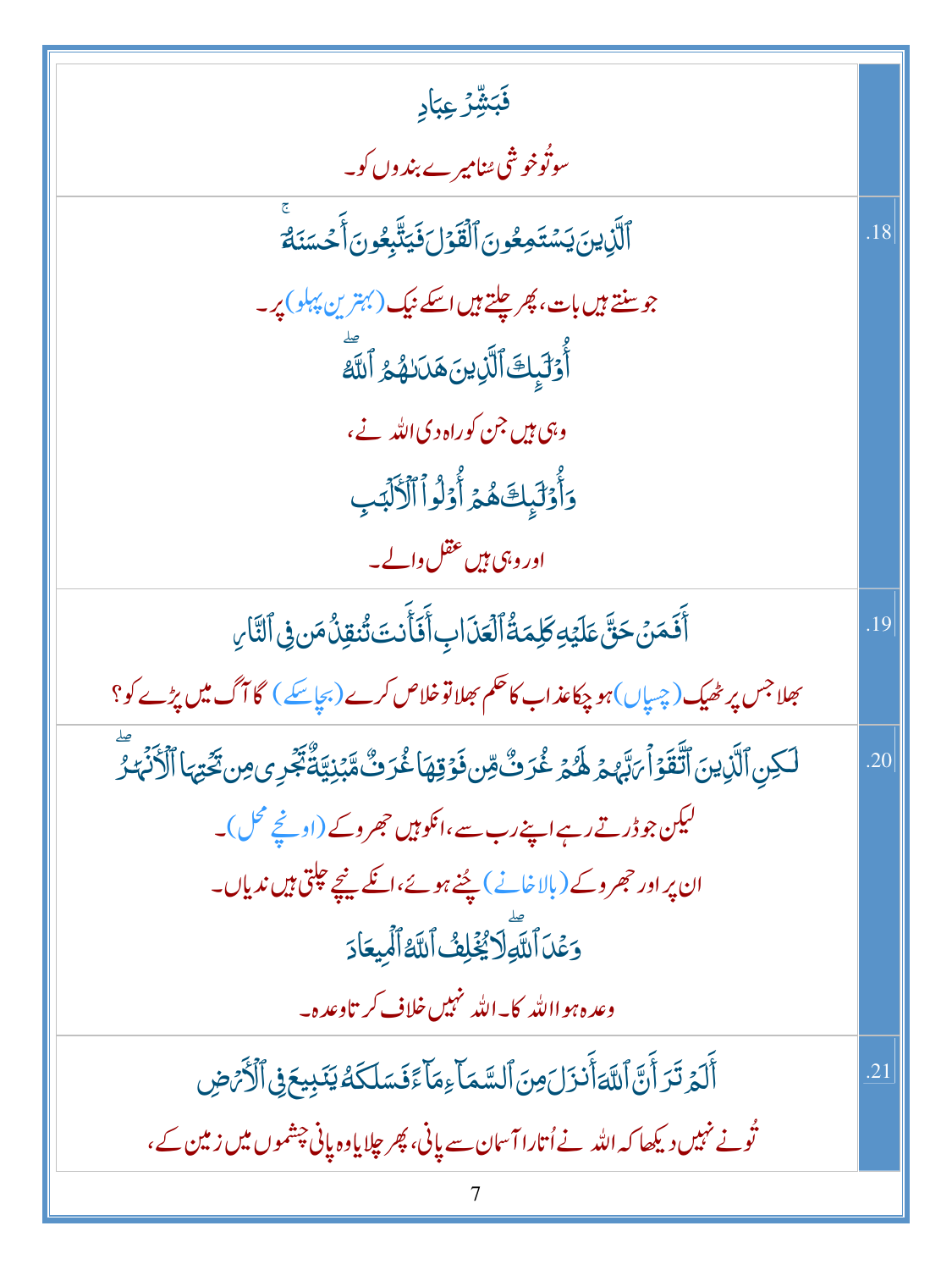| ڷؙ <sub>ڟ</sub> ۜؠؙڂٞڔۣج۠ۑؚڢؚ <sup>ؚ</sup> ڗ <i>ڹ۫</i> ڡٙۢٵڴ۠ۼٙؾڸڡؘٞٲٲۨڶ <del></del> ڗٮ <sup>ؙ</sup> ٮؙٛڡُ                 |     |
|----------------------------------------------------------------------------------------------------------------------------|-----|
| پھر نکالتاہے اس سے کھیتی، کئی کئی رنگ بدلتے اس پر ،                                                                        |     |
| ۛ<br><i>ڎ۠ۄۜۧؽۅۑڿٛ</i> ۏؘٮ <i>ڗٚٮڟڡ۠ڞؘ</i> ڧؘ <i>ڗؖٞ</i> ٵڐٛۄۜڲؘؚۼڷڡ۠ڂڟڡ <i>ٵ</i> ۨ                                        |     |
| پھر آئی تیاری پر، توٹو دیکھے ا <sub>سک</sub> ار نگ زر د، پھر کر ڈالتاہے اسکو <u>چُ</u> ورا،                                |     |
| إِنَّ فِي ذَٰ لِكَ لَلَ كَرَىٰ لِأُوۡلِ ٱلۡأَلۡلِهَبِ                                                                      |     |
| <b>بیٹنگ اس میں نصیحت ہے عظمندوں کو۔</b>                                                                                   |     |
| ٲۜ <b>ٛڡٙ</b> ٙڡؘڹۺؘڔؘڂٱٮڵڷ <i>ڟڞۮڹۿ۠ڶ</i> ؚڶٳ <i>ۭۺڶۄؚ</i> ڣۿٶؘػٙڸ۬؈ٚٛۅٟڛۣۊڹ؉ؚۜڹؚڡؚ                                       | .22 |
| <sup>جعلا جس</sup> کاسینہ کھول دیااللہ نے مسلمانی پر،سووہ اُجالے میں ہے اپنے رب کی طرف سے۔                                 |     |
| فَوَيۡلٌ لِلۡقَسِيَةِقُلُوبُهُم مِّن ذِكۡرِ ٱللَّهِ                                                                        |     |
| سوخرالی ہے ان کو، جن کے دل سخت ہیں اللہ کی یاد سے،                                                                         |     |
| ٲٛۏڷؠ۪ڬ؋ۣۻٙڶڸؚڡ۠ۨڹؚؾۣ                                                                                                      |     |
| وہ پڑے پھرتے ہیں بہکے صر ی <del>ح ( کھلی</del> گمر اہی)۔                                                                   |     |
| ٱللَّهُ نَزَّلَ أَحۡسَنَ ٱلۡحَٰلِيفِ كِتَبَاشَّتَشَبِهَٓاشَّتَٰٓانَ                                                        | .23 |
| اللہ نے اُتاری بہتر بات، کتاب، آپس میں ملتی، دہر ائی ہوئی،                                                                 |     |
| تَقَشَعِرُّ مِنۡهُڂُلُودُٱلَّٰٓٓنِينَڲۡخُشۡوۡنَۥَ $5$ بَّهُمۡ تُۢ تَلِينُ جُلُودُهُمۡ وَقُلُوبُهُمۡۚ إِلَىٰۚذٍكۡرِٱللَّٰهِ |     |
| بال کھڑے ہوتے ہیں اس سے کھال پر ان لو گوں کے جو ڈرتے ہیں اپنے رب سے۔                                                       |     |
| پھر نرم ہوتی ہیں انکی کھالیں اور انکے دل،اللہ کی یادیر۔                                                                    |     |
| 8                                                                                                                          |     |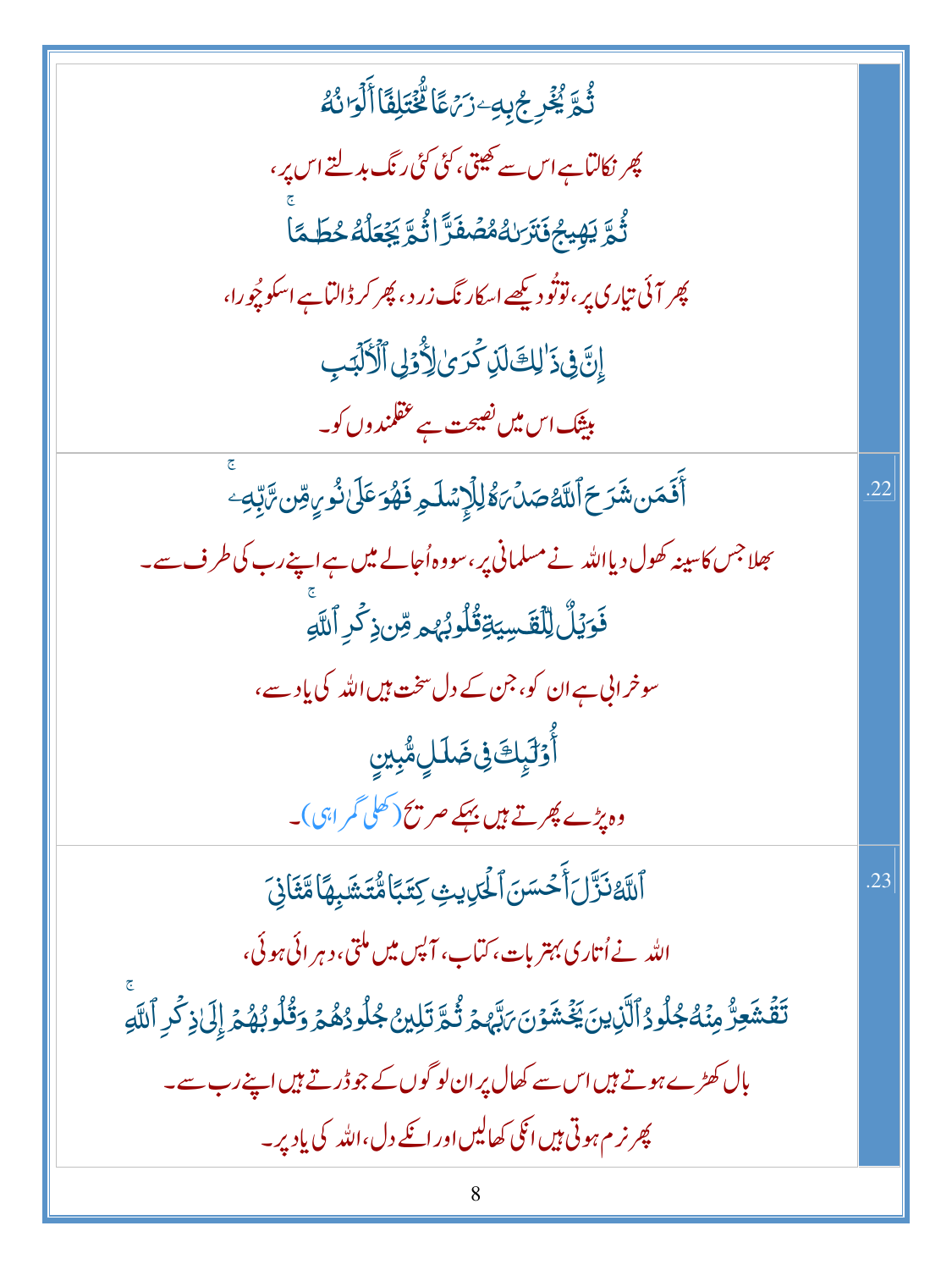| ۮ <sup>ٚٳ</sup> ڸڬۿڶ؈ٱڷؘڷ <i>ٙۅؽؠۧ</i> ڸ <i>ؽ</i> ڹۣڡؚۦڡؘڹؾۺؘٲۜۦ۠                                  |     |
|----------------------------------------------------------------------------------------------------|-----|
| ىيە ہے راہ(ہدايت) ديناالله كا،اس <i>طر</i> ح راہ(ہدايت) ديتا ہے جس كوچاہے۔                         |     |
| وَمَن يُضَٰلِلِ ٱللَّهُ فَمَالَةُ مِنۡ هَادِ                                                       |     |
| اور جس کوراہ بھلادےاللہ اس کو کوئی نہیں بیھانے (ہدایت دینے) والا۔                                  |     |
| أَفَمَن يَتَّقِى بِوَجُهِهِ ۚ سُوَءَ ٱلۡعَٰزَابِ يَوۡمَ ٱلۡقِيَمَةِ                                | .24 |
| <u> عِلاایک جوروکتا ہے اپنے منہ پربُراعذاب دن قیامت کے ۔</u>                                       |     |
| وَقِيلَ لِلظَّلِمِينَ ذُوقُواً مَا كُنتُمَ تَكْسِبُونَ                                             |     |
| اور کہنے بے انصافوں کو، چکھوجو تم کماتے تھے۔                                                       |     |
| كَنَّبَ ٱلَّذِينَ مِن تَبْلِهِمْ فَأَتَّبْهُمُ ٱلْعَذَابُ مِنۡ حَيۡثُولَا يَشۡعُرُونَ              | .25 |
| حمِثلا چکے ان سے اگلے (پہلے )، پھر پہنچااُن پر عذاب جہاں سے خبر نہ رکھتے تھے۔                      |     |
| فَأَذَاقَهُمُ ٱللَّهُ ٱلْخِزۡىَ فِى ٱلٰۡٓكِيَوٰةِ ٱللَّّٰٓنُيَّاۚ وَلَعَذَابُ ٱلۡأَخِرَةِ أَكۡبَرُ | .26 |
| پھر چکھائی ان کواللہ نے رسوائی، دنیاکے جیتے۔اور عذاب آخرت کاتواور بڑاہے،                           |     |
| لَوۡ كَانُوۡ أَيۡعَلَّمُونَ                                                                        |     |
| اگر بہ سمجھ رکھتے۔                                                                                 |     |
| وَلَقَدۡ ضَرَبۡنَالِلنَّاسِ فِى هَذَا ٱلۡقُرۡءَانِ مِن كُلِّ مَثَلٍ لَّعَلَّهُمۡ يَتَنَ كَّرُونَ   | .27 |
| اور ہم نے بیان کی لو گوں کو اس قر آن میں سب چیز کی کہاوت (مثال) کہ شاید وہ سوچیں۔                  |     |
|                                                                                                    |     |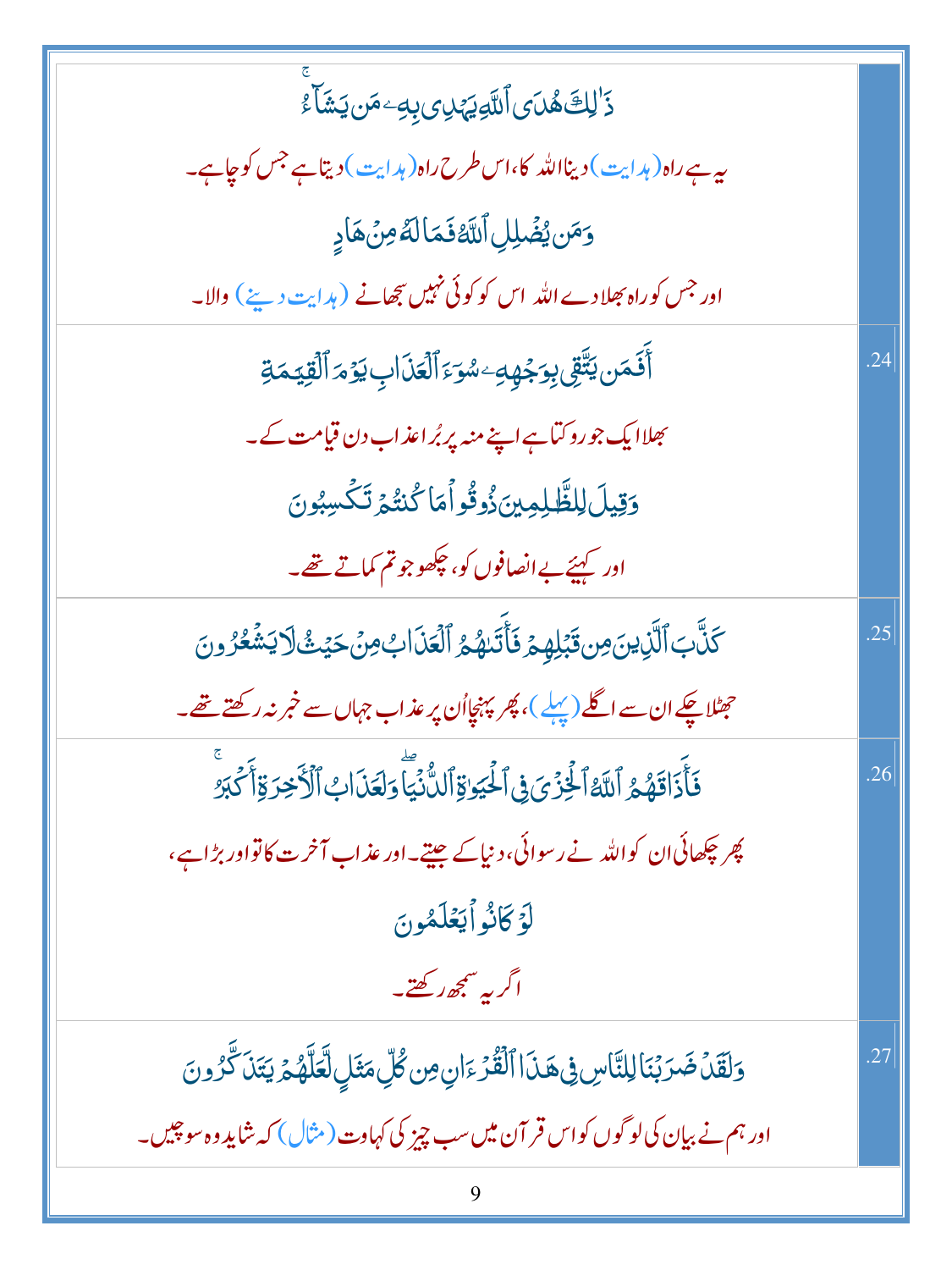قُّدُّءَانَّا عَرَبِيًّا غَيْرَذِي عِوَجِ لَعَلَّهُمَ يَتَّقُونَ 28 قر آن ہے عربی زبان کا جس میں بجی (ٹیڑ ھاین) نہیں، کہ شاید وہ نچ چلیں۔ ضَرَبَ ٱللَّهُ مَثَلاً .29 اللہ نے بتائی ایک کہاوت، ڛَّڮؗڵٲڣۣۑۊؚۺ۫ۘۯؘػۜڵۦٛ۠ۿؾٙۺؘڮۺۏڹؘۏؘڹڿڵٲڛؘڶڡٙٲڵڗڿڸۿڶؙؾۺؾؘۅؚؾٲڹؚ؋ؿؘڵٲ ایک مر دہے کہ اس میں کئی شریک (اسکے بہت سے آ قا)ضد کی، اورایک مر د ہے یورا (غلام) ایک څخص کا۔ کوئی برابر ہوتی ہے اُنگی کہاوت(مثال)۔ ٱلۡكِمۡكُ لِلَّهِ سب خوبي الله کو ہے، بَلۡ أَكۡثَرُهُمۡ لَايَعۡلَمُونَ یر وہ لوگ سمجھ نہیں رکھتے۔ .30 ٳؚڹؖ۠ۜڶٙڂؘڡؘؾٟٮۣ۠ٞٛۘؗۏٳؚڹؙۜ۠ۿ۪ۄڡۜٞؾٟۨؾؙۏڹ بیٹنگ تُو بھی مرتاہے اور وہ بھی مرتے ہیں۔ ڷؙ<sub>ؖڟۜ</sub>ٳؚڹۜؖػۢؽؘ*ؾ*ؘۯۃٲڷۊؚؾڡؘۊۼؚڹڶؘ؆ٜڹۨػۢؽ<sup>ٙ</sup>ػؘٚؿؘڝؚڡ۠ڹ .31 کچر مقرر (یقیناً) تم دن قیامت کے،اپنے رب کے آگے جھگڑ و(مقدمہ پنی کرو)گے۔ 10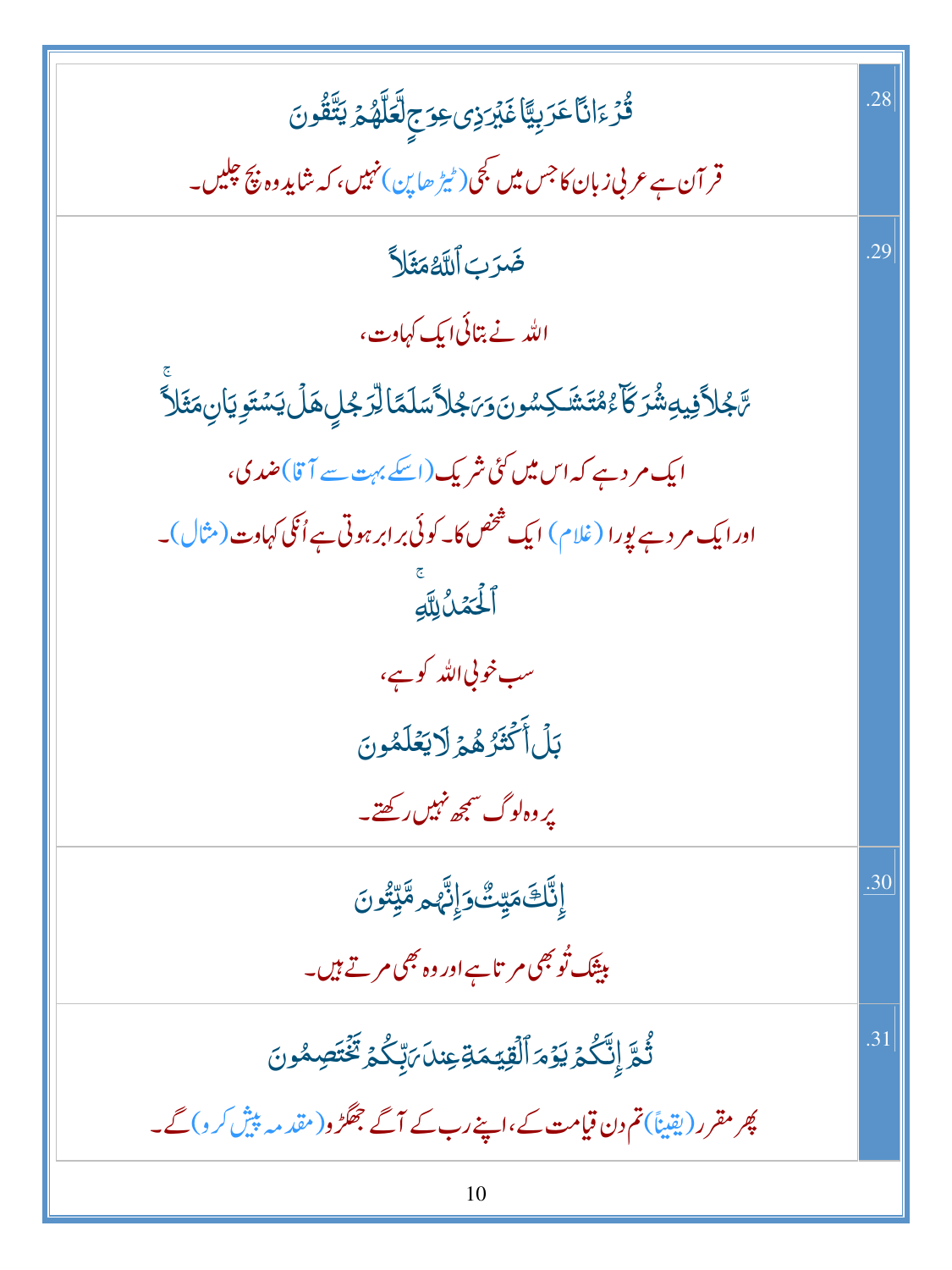| فَمَنۡ أَظۡلَمُ مِّسَ كَنَابَ عَلَى ٱللَّهِوَ كَنَّابَ بِٱلصِّدۡنَ إِذۡ جَآءَةٌ                                           | .32 |
|---------------------------------------------------------------------------------------------------------------------------|-----|
| پھر اس سے ظالم کون جس نے حجھوٹ بولا اللہ پر ،اور حجٹلا یاسچی بات کو، جب پہنچی اس پاس۔                                     |     |
| ؚٲڶ <i>ڲ</i> ؘۺ؋ۣڿۿ <i>ڐۧ</i> ۄؘڡ <sup>ۼ</sup> ۣۘٶڸڷػڣڔؠڹ                                                                 |     |
| كيانهيں دوزخ ميں ئھُہر اوَ(ٹھکانا) منگروں کا؟                                                                             |     |
| <u>و</u> َٱلَّذِى جَاۤءَبِٱلصِّدۡنَ وَصَلَّقَ بِهِۦٓۗأُوۡلَيۡكَ هُمُ ٱلۡتَقۡوَٰنَ                                         | .33 |
| اور جولا يا تىچى بات،اورىچ مانااسكو،وہى لوگ ہيں ڈروالے (مْتَقَى)۔                                                         |     |
| ِ<br>ۿ <sub>۠ۮ</sub> ڡۜٞٵۑؘۺؘٲٷڹ؏ڹڶ <i>؆</i> ڹۭۨؠۭڂ                                                                       | .34 |
| ان کو ہے جو <i>چاہی</i> ں اپنے رب کے پاس۔                                                                                 |     |
| دَ <sup>ا</sup> لِكَ جَزَآءُ ٱلْمُحْسِنِينَ                                                                               |     |
| ىيە ہے بدلہ نيڭى دالوں كا۔                                                                                                |     |
| لِيْكَفِّرَ ٱللَّهُ عَنْهُمْ أَسُوَأَ ٱلَّذِى عَمِلُو أُوَيَجُزِيَهُمْ أَجْرَهُمْ بِأَحْسَنِ ٱلَّذِى كَانُو أَيَعُمَلُونَ | .35 |
| تا( کہ )اُتارے اللہ  انسے بُرے کام جو کئے تھے،اور بد لے میں دے انکانیگ(اجر) بہتر کاموں کا،جو کرتے تھے۔                    |     |
| آلَيَّسَ اللَّهُ بِكَاثِ عَبْدَةٌ                                                                                         | .36 |
| کیااللہ بس <i>(کافی) نہیں اپنے بند</i> وں کو؟                                                                             |     |
| وَيُُّخَوِّفُونَكَ بِٱلَّزِينَ مِن دُونِهِ وَ                                                                             |     |
| اور تجھ کو ڈراتے ہیں ان سے،جواسکے سواہیں۔                                                                                 |     |
| 11                                                                                                                        |     |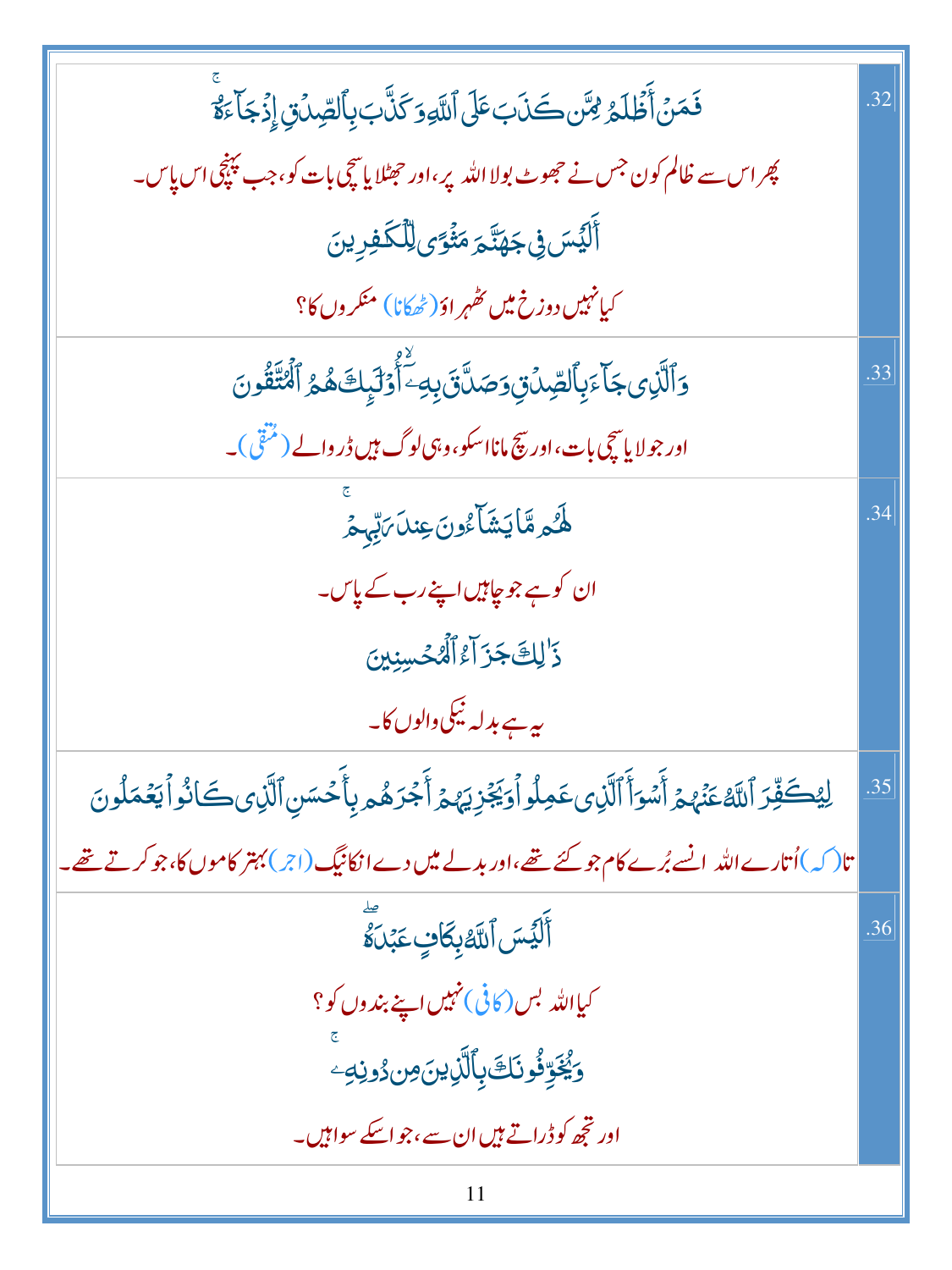| وَمَن يُضْلِلِ ٱللَّهُ فَمَالَهُ مِنْ هَادٍ                                                         |     |
|-----------------------------------------------------------------------------------------------------|-----|
| اور جس کوراہ بھلاوے اللہ   تو کیٔ نہیں اس کوراہ دینے والا۔                                          |     |
| <u>و</u> َمَن يَهُلِ ٱللَّهُ فَمَالَّهُ مِن مُّضِلِّ                                                | .37 |
| اور جس کوراہ تبھائے( ہدایت دے )اللہ ،اسکو کوئی نہیں بھلانے( بھٹکانے )والا۔                          |     |
| ٲڵ <i>ڲ</i> ؘۺٲٮ <sub>ڵۜ</sub> ڟۑؚۼڒؚؠڒؚؚڒۣؽٲڹؾؚڦؘٲڡۭ                                               |     |
| کیانہیں ہے اللہ  زبر دست بدلہ لینے والا۔                                                            |     |
| وَلَبِن سَأَلْتَهُم مَّنۡ خَلَقَ ٱلسَّمَوَاتِ وَٱلۡأَيۡ صَلَ                                        | .38 |
| اور جوتُوان سے <u>ل</u> یو پ <i>چھے <sup>کس نے</sup></i> بنایا آسمان اور زمین کو ؟                  |     |
| لِّيَقُولُنَّ اللَّهُ                                                                               |     |
| توکہیں اللہ نے۔                                                                                     |     |
| ۛٷؙڶٲؘٛڡؘڒٷؿٮ <sub>ؖ۠</sub> ۄۿٵؾؘڶٷڹ؈ۯ؈ٳٲڵڸۅٳۣڹٲؘ؆ٳڒڹؘۣٲڵڷ <i>ڟ</i> ؚڣؚۻ۠ڔۣۜۿڶۿڽۜػۺۣڤؘٮ۠ڞ۠ۻ۠ڔؚۜۊؚۦۜ |     |
| تُو <sub>کہہ</sub> ، بھلاد یکھوتو! جن کو پو جتے ہواللّٰہ کے سِوا،اگر چاہے اللّٰہ مجھ پر کچھ تکلیف،  |     |
| (توكيا)وه بين (اس قابل) كه كھول دين تكليف اسكى ڈالي؟                                                |     |
| ٲٛٙۉٲۧ؆ٳۮڹۣڹؚڒڂۿؘۊؚۿڶۿڽ۠ڷۺڛػٙٮ۠؆ڂۿؾڢ                                                                |     |
| یاوہ چاہے مجھ پر مہر (مہربانی کرنا) (کیا)وہ ہیں (اس قابل) کہ روک دیں اسکی مہر (رحمت)؟               |     |
| قُلْ حَسَّبِيَ ٱللَّهُ عَلَيۡهِ يَتَوَكَّلُ ٱلۡمُّتَوَكِّلُونَ                                      |     |
| تُو کہہ، مجھ کوبس (کافی) ہے اللہ۔اسی پر بھر وسہ رکھتے ہیں بھر وسہ رکھنے والے۔                       |     |
|                                                                                                     |     |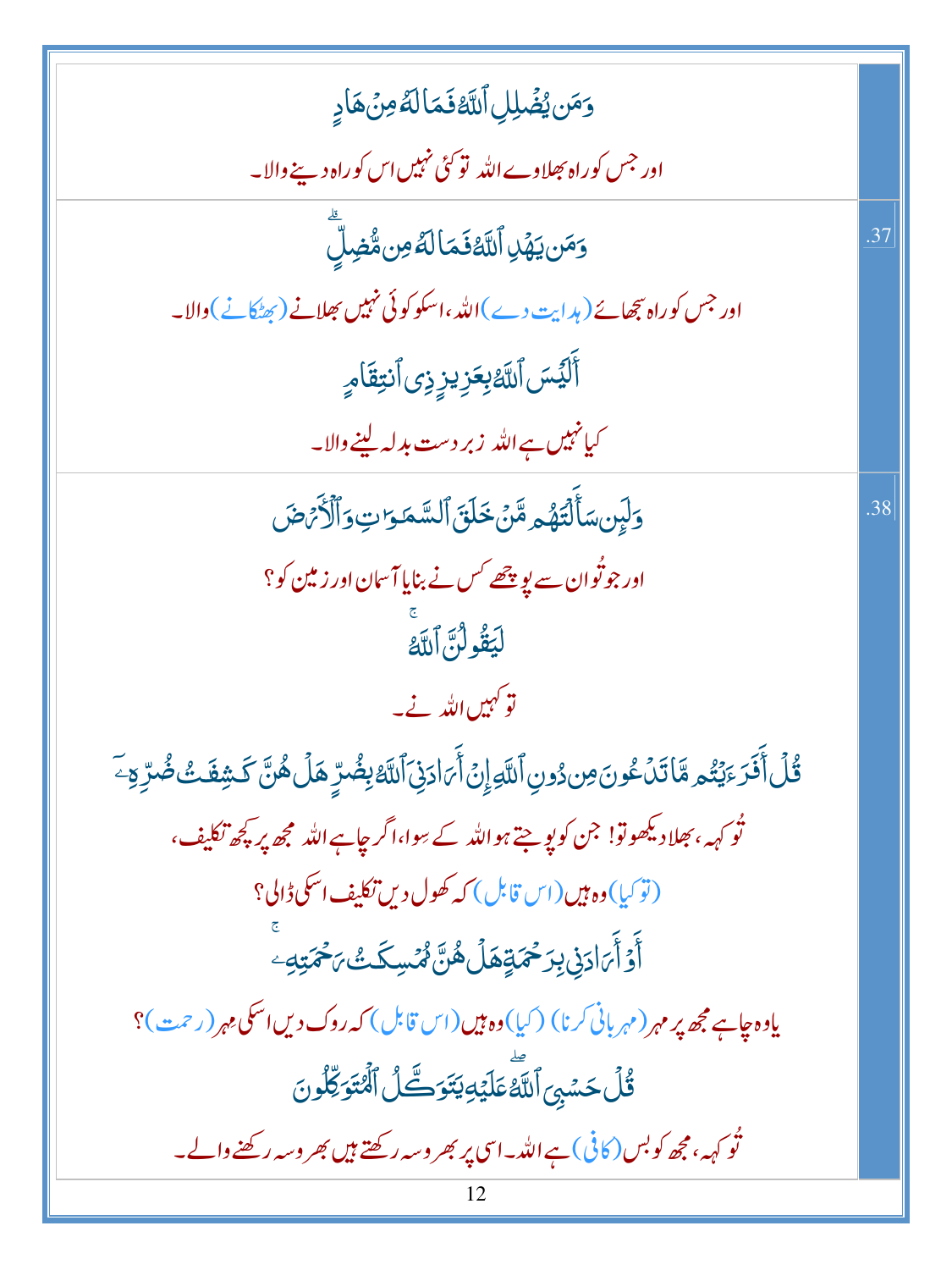| <i>ڐ۠</i> ڶٞؾقؘۯۄؚٱۼڡؘڶۅٲػؘڶ؋ڡؘٲٮؘؾؚػٛؽٙٳؚڹٚؾٷڷۜ                                                | .39 |
|-------------------------------------------------------------------------------------------------|-----|
| تُو کہہ،اے قوم! کام کئے حادَا پنی حگہ، میں بھی کام کر تاہوں،                                    |     |
| فَسَوْفَ تَعْلَمُونَ                                                                            |     |
| اب آگے جان لوگے۔                                                                                |     |
| <b>مَن</b> يَأْتِيهِ عَذَابٌ يُخۡزِيهِ وَيَجِلُّ عَلَيۡهِ عَذَابٌ مُّقِيمٌ                      | .40 |
| کس پر آتی ہے آفت کہ اس کورسواکرے،اوراُتر تی ہے اس پر سدا کی مار۔                                |     |
| ٳ۪ڹۜ۠ٵٙٲٛٮ۬ۯؘڷؽؘٵڡؘڶؽڟڰٲڷڮؾؘڹڶؚڵڹؓٵڛڹؚٲڂؙۘڹۜؖٞ                                                  | .41 |
| ہم نے اُتاری ہے تجھ پر کتاب،لو گوں کے داسطے سچے دین کے ساتھ ۔                                   |     |
| فَمَنِ ٱهۡتَدَىٰٓئِكَ فَلِنَفۡسِهِۦ ۚ وَمَن ضَلَّ فَإِنَّمَاۚ يَضِلُّ عَلَيۡهَآ                 |     |
| چر جو کوئی راہ پر آیا، سواپنے بھلے کو۔اور جو کوئی بہکا، سویہی کہ بہکااپنے بُرے کو۔              |     |
| وَمَآأَنتَ <b>عَلَيْهِم</b> ِ بِوَكِيلٍ                                                         |     |
| تجھ پر اس کاذ مہ نہیں۔                                                                          |     |
| ٱللَّهُ يَتَوَفَّى ٱلۡأَنفُسَ حِينَ مَوۡقِمَاۚ وَٱلَّتِي لَمَ تَمُّتۡ فِى مَنَامِهَآ            | .42 |
| اللہ تھینچ( قبض کر)لیتاہے جانیں، جب وقت ہوائکے مرنے کا،اور جو نہیں مریں اٹکی نیند میں۔          |     |
| فَيْمُسِكُ ٱلَّتِي قَضَىٰ عَلَيۡهَا ٱلۡمَوۡتَ وَيُرۡسِلُ ٱلۡكُٰٓخُرَىٰۤ إِلَىٰٓأَجَلِ مُّسَمًّى |     |
| پھر رکھ چھوڑ تاہے جن پر مر ناٹھہر ایا،اور بھیجتاہے دوسر وں کوایک ٹھہرے وعدہ تک۔                 |     |
| 13                                                                                              |     |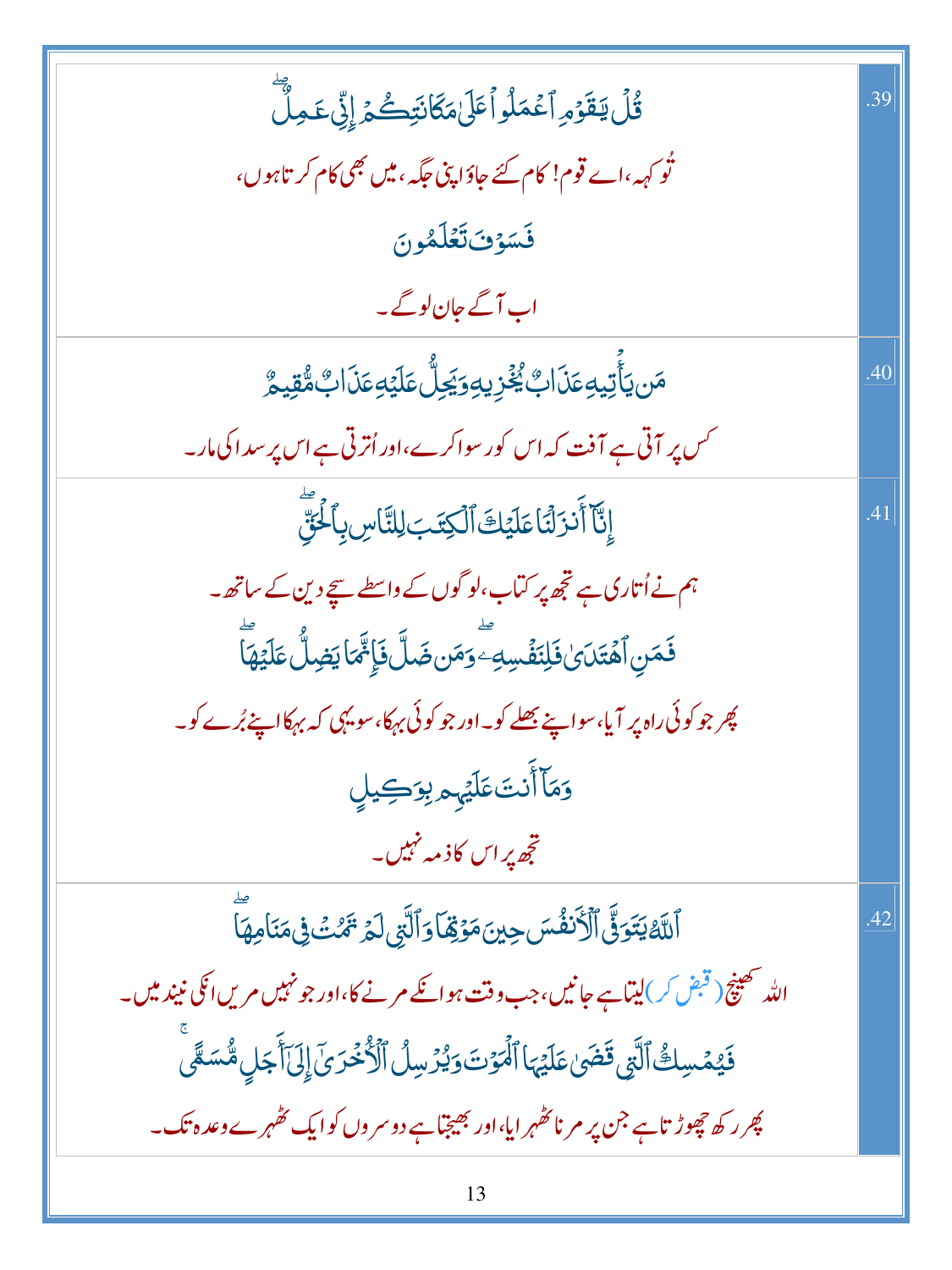| ٳۣڹؖ۠؋ۣۮؘٳڸڰؘڵؘٳؾؾٟڶؚڦٙۯٙۄٟؾڡؘؘػؖۯۅڹ                                                       |     |
|--------------------------------------------------------------------------------------------|-----|
| البته اس میں پتے (نشانیاں) ہیں ان لو گوں کو جو دھیان (غور و فکر) کریں۔                     |     |
| آُمِ ٱتَّخَلُّواُصِ دُونِ ٱللَّهِ شُفَعَآءَ                                                | .43 |
| کیاانہوں نے پکڑیں ہیں اللہ کے سواکوئی سفارش دالے؟                                          |     |
| قُلْ أَوَلَوۡ كَانُواۡ لَا يَمۡلِكُونَ شَيَّاوَلَا يَعۡقِلُونَ                             |     |
| نُو <sub>کهه</sub> ،اگر جوان کواختیار نه ہو <sup>کس</sup> ی چیز کانه بُوجِه تو بھی؟        |     |
| <u>ػؙڶڒڷڸ</u> ۅٱڶۺ۠ۜڣؘۼۘڐۢ <del>ؘۼ</del> ڡۣؠٵؖ                                             | .44 |
| ٹو کہہ،اللہ کے اختیار ہے سفارش ساری۔                                                       |     |
| لَّهُ مُلَكُ ٱلسَّمَرَ تِ وَٱلْأَرَضِ                                                      |     |
| اسی کاراج ہے آسان وزیین میں۔                                                               |     |
| ڐؙ <sub>ڟ</sub> ۜٙٳ۪ٳؽ <sub>ؙٙڲ</sub> ۊ۠ڗ۬ڿ <i>ڂ</i> ۛۏڹؘ                                  |     |
| پھراسی کی طرف پھیرے (لوٹائے)حاؤگے۔                                                         |     |
| وَإِذَاذُكِرَ ٱللَّهُوَحُدَةُ ٱشْمَأَزَّتَ قُلُوبُ ٱلَّذِينَ لَايُؤُمِنُونَ بِٱلْأَخِرَةِ  | .45 |
| اور جب نام کیجئے اللہ کانرا،رک جائیں دل اُنکے جو یقین نہیں رکھتے پچھلے ( آخر ت کے )گھر کا۔ |     |
| <u>وَ</u> إِذَاذُكِرَ ٱلَّذِينَ مِن دُونِهِۦٓ إِذَاهُمۡ يَسۡتَبۡشِرُونَ                    |     |
| اور جب نام کیجئے اسکے سوااوروں کا، تنہھی وہ لگیں خوشیاں کرنے۔                              |     |
| 14                                                                                         |     |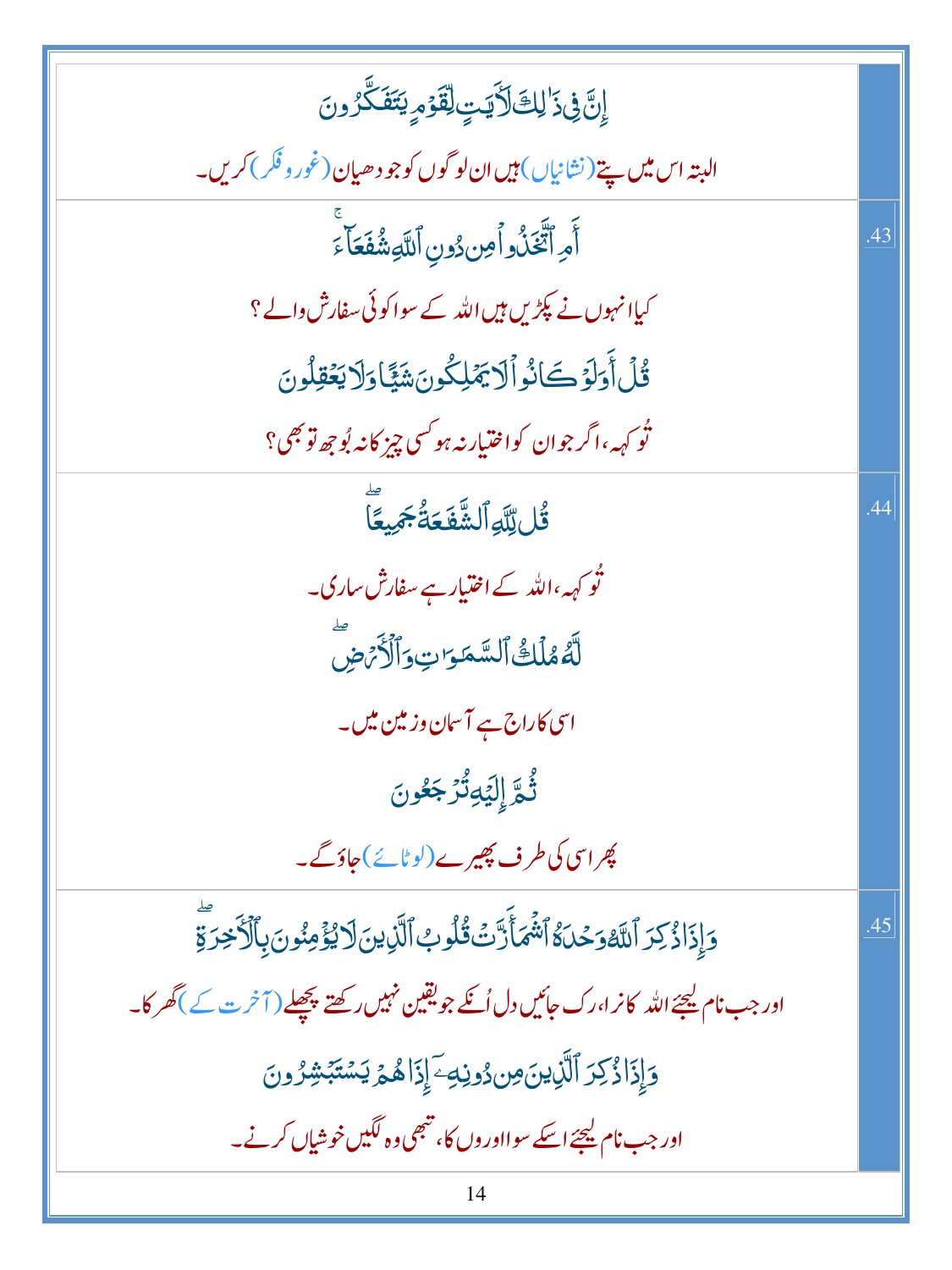| قُلِ ٱللَّهُمَّ فَاطِرَ ٱلسَّمَىَ تِ ٱلْأَمَّ ضِ عَلِمَ ٱلْغَيۡبِ وَٱلشَّهَٰلَةِ  | .46 |
|-----------------------------------------------------------------------------------|-----|
| تُو کہہ،اے اللہ پیداکرنے والے آسان اور زمین کے،حاننے والے چھپے اور کھلے کے،       |     |
| ٲٛۜڹؾؘؿۜٙػؙٛػ۠ٙٙ؉ؚڹٙؾؘ؏ڹٳڂڰڧۣڡؘٵػٲڎؚ۠ٳٲڣۣۑۊڲؘٚؾٙڸڨ۠ۅڽؘ                            |     |
| تُو ہی فیصلہ کرے اپنے بند وں میں، جس چیز میں وہ جھگڑ رہے تھے۔                     |     |
| وَلَوۡ أَنَّ لِلَّذِينَ ظَلَمُواۡ مَاٰ فِى ٱلۡأَرۡصِ جَمِيعًاوَمِثۡلَهُ مَعَهُ    | 47  |
| اور گنہگاروں کے پاس ہو ، جتنا پچھ کہ زمین میں ہے سارا،اور اتناہی اور اسکے ساتھ ،  |     |
| اَدَّفۡتَدَوۡ أَبِهِۦ مِن سُوَءِ ٱلۡعَذَابِ يَوۡمَ ٱلۡقِيَمَةِ                    |     |
| سب دے ڈالیں اپنی چھڑ وائی ( فدیہ ) میں،بُر ی طرح کی مار سے ، دن قیامت کے۔         |     |
| وَبَدَالَهُ هِ مِّنَ ٱللَّهِمَالَيْمِ يَكُونُواْ يَخْتَسِبُونَ                    |     |
| اور نظر آیاان کواللہ کی طرف سے،جوخیال نہ رکھتے تھے۔                               |     |
| وَبَدَالْهُمْ سَيَّاتُ مَاكَسَبُواْ                                               | .48 |
| نظر آئےاُن کوبُرے کام اپنے،جو کمائے تھے،                                          |     |
| <u>وَحَاقَ بِهِم مَّاكَانُوآبِهِۦيَ</u> سۡتَہۡزِۦ۠ <sub>ُ</sub> ونَ               |     |
| اور اُلٹ پڑااُن پر جس چیز پر ٹھٹھا( مذاق اُڑایا) کرتے تھے۔                        |     |
| ڣؘٳؚ <sub>ۘۮٙ</sub> ٳڡؘۺؖٲڷٳٮٚۺ <i>ۜڽؘ</i> ڞؙڗ۠ۜ <sub>ۮ</sub> ڡؘٲڹ <del>ٙ</del> ٵ | .49 |
| سوجب لگے آدمی کو کچھ تکلیف، ہم کو ایکارے۔                                         |     |
| 15                                                                                |     |

٠.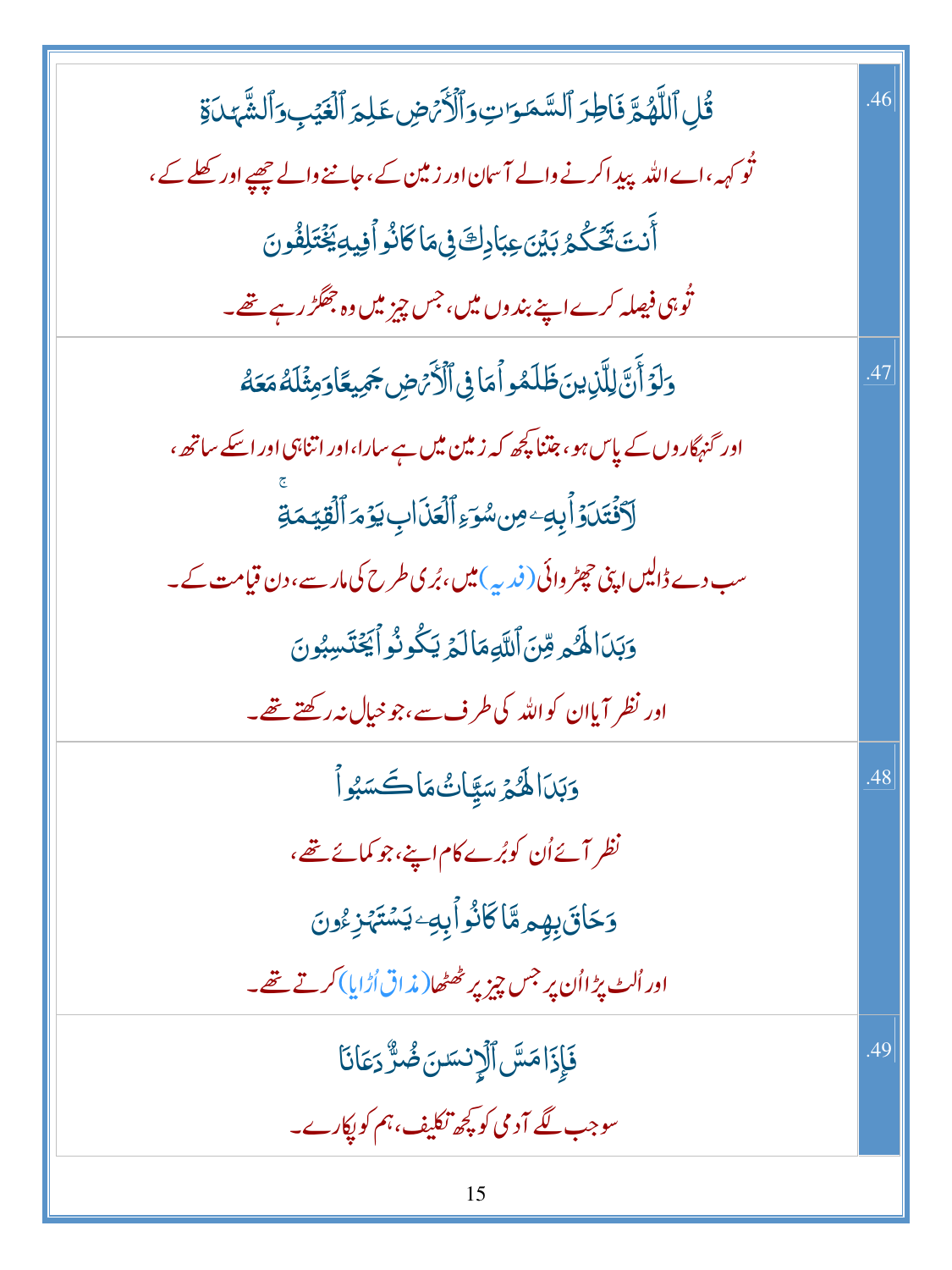| ۛ<br>ڎؙۿ <i>ٙ</i> ٳؚۮؘ <b>ؚٳڂ</b> ؘۊڷٸٙڡ۠ڹۼڡؘۃؑۊڹۜٲۊؘٳڶٳؚڂۜ؆ٲؙٛۅؾؚؠؾؙڡ۠ٵٙڶۣڡؚڶۄۨ          |     |
|-------------------------------------------------------------------------------------------|-----|
| پھر جب ہم بخشیں اس کواپنی طرف سے کوئی نعمت، کہے، یہ تومجھ کوملی کہ آگے سے معلوم تھی،      |     |
| <u>ؠٙڶٙ؋ۣٷؾٛڹٙڐۘ۠ۏڶڮڹ</u> ٞٲؘػۘؿؘڒٙۿ۠ؽٙڶاؾۼؘڶۿۏڹ                                          |     |
| کوئی نہیں! یہ جانچ ( آزمائش ) ہے، پر وہ بہت لوگ نہیں سمجھتے۔                              |     |
| قَلۡقَالَهَاۤٱلَّٰٓلِينَ مِن قَبَٰلِهِمۡ فَمَآ أَغۡنَىٰ عَنۡهُم مَّاكَانُوۡاۡ يَكۡسِبُونَ | .50 |
| کہہ چکے ہیں بیہ بات اُن سے اگلے، پھر پچھ کام نہ آیااُن کو، جو کماتے تھے۔                  |     |
| .<br>فَأَصَابَهُمُ سَيَّاتُ مَا كَسَبُواْ                                                 | .51 |
| <i>چرپڑی</i> ان پر برائیاں،جو کمائی تھیں۔                                                 |     |
| <u>و</u> َٱلَّذِينَ <b>ظَلَمُواۡمِنۡهَؤَلَا</b> ۡءِسَيۡصِيۡبُهُمۡ سَيَّاتُ مَا كَسَبُواۡ  |     |
| اور جو گنہگار ہیں ان میں سے،ان پر بھی اب پڑتی ہیں بر ائیاں جو کمائی ہیں،                  |     |
| وَمَاهُم <i>ِ بَمُغْجِزِ</i> ينَ                                                          |     |
| اور وہ نہیں ( خدا کو) تھ کانے ( عاجز کرنے )والے۔                                          |     |
| أَوَلَمَ يَعۡلَمُوٓأَأَنَّ ٱللَّٰٓ يَبۡسُطُ ٱلرِّرۡ ۚ وَلَٰٓ لِمَن يَشَآءُ وَيَقۡلِ مِّ   | .52 |
| اور کیانہیں جان چکے کہ اللہ پھیلا تاہے روزی جس کوچاہے،اور ماپ کر دیتاہے (جس کوچاہے)۔      |     |
| ٳ۪ڹؖ؋ۣۮؘٳڸڰڷٳۜؾؾٟڶؚڡؖٓۏٙڡۭێؙۯٙڡڹٛۏڹ                                                       |     |
| البته اس میں پتے (نشانیاں) ہیں ان لو گوں کو جو جانتے ہیں۔                                 |     |
| 16                                                                                        |     |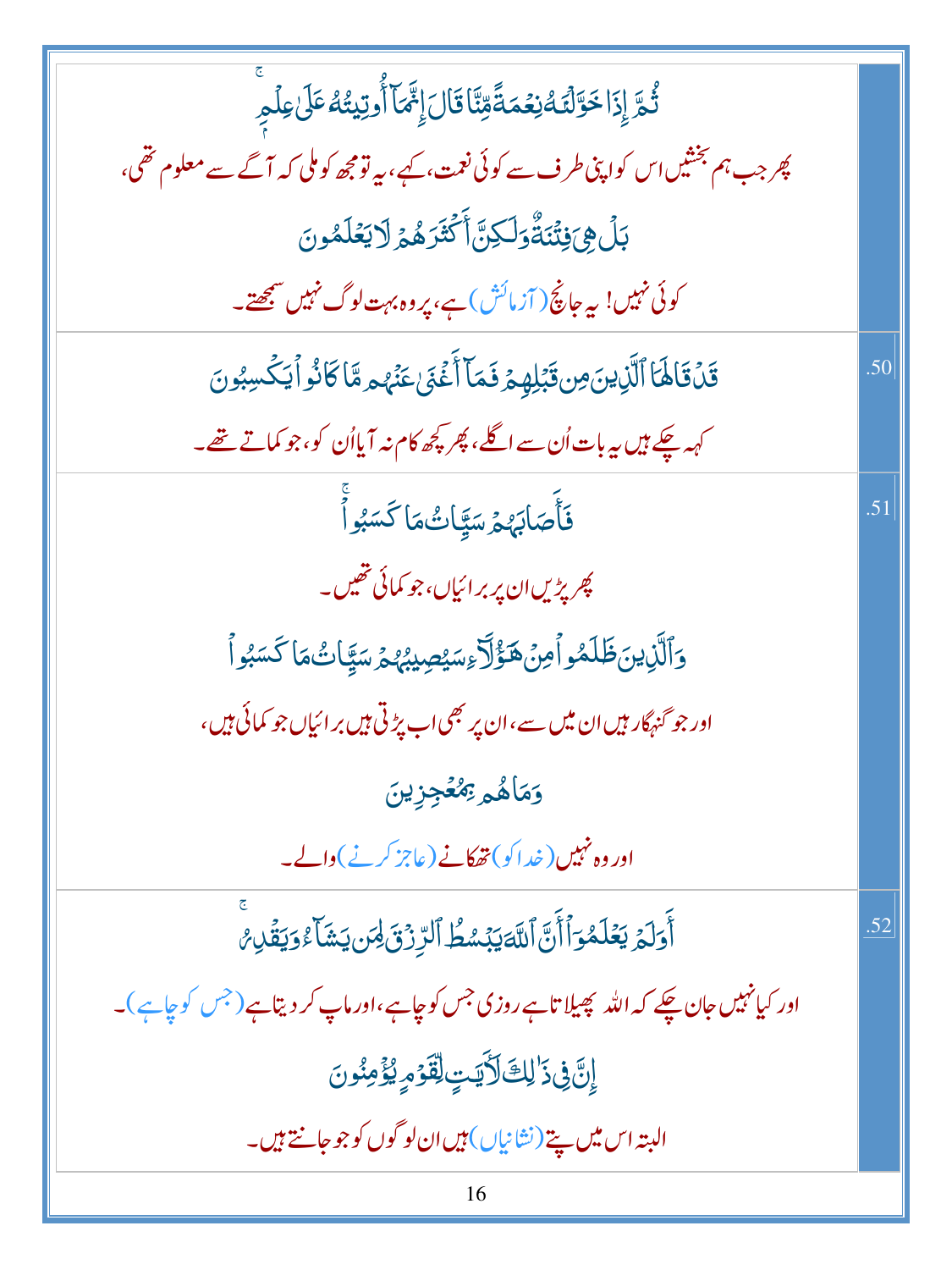| ۛۊ۠ <i>ڶٛ</i> ؾۼؚڹٳۯؚؽؘٱڷؘۜۯؚؠڹؘٲؘۺڒڟؙۅٲٛٙۨٵؘڂؘٲٲۜٮ۫ڨ۫ڛۿؚؽٙڶاؾۘٙقۘڡؘۨڟؙۅٲڝؚ؆ٙڂمؘڐؚٱڷڐۜۅۨ                      | .53 |
|---------------------------------------------------------------------------------------------------------------|-----|
| کہہ دے،اے بند ومیرے! جنہوں نے زیادتی کی اپنی جان پر،نہ آس توڑواللہ کی مہر (رحمت) سے۔                          |     |
| إِنَّ ٱللَّهَ يَغۡفِرُ ٱلنُّاْنُوبَ جَمِيعًا                                                                  |     |
| <mark>بیٹ</mark> ک اللّٰہ بخشاہے سب گناہ۔                                                                     |     |
| إِنَّهُ هُوَ ٱلْغَفُورُ ٱلرَّحِيمُ                                                                            |     |
| وہ جو ہے وہی ہے معاف کرنے والا مہربان۔                                                                        |     |
| وَأَنِيبُوٓ أَإِلَىٰ يَبِّكُمُ وَأَسۡلِمُو ٱلۡهُ مِن قَبَلِ أَن يَأۡلِيَكُمُ ٱلۡعَذَابُ                       | .54 |
| اور جور جوع ہوا پنے رب کی طرف،اور اسکی حکم بر داری کر و پہلے اس سے کہ آئے تم پر عذاب،                         |     |
| تُمَّرَّرْتُنصَّرُونَ                                                                                         |     |
| پھر کوئی تمہاری مد د کونہ آئے گا۔                                                                             |     |
| وَٱتَّبِعُوَٱأَحۡسَنَمَاۤ أُنزِلَ إِلَيۡكُم مِّن تَّابِّڪُم مِّن قَبَٰلِ أَن يَأۡنِيَڪُمُ ٱلۡعَذَابُ بَغۡتَةً | .55 |
| اور چلو بہتر بات پر جواُنری تمکو تمہارے رب سے پہلے اس سے کہ پہنچے تم پر عذاب اچانک                            |     |
| وَأَنْتُمُ لَاتَشْعُرُونَ                                                                                     |     |
| اور تم کوخبر نه ہو۔                                                                                           |     |
| أَن تَقُولَ نَفَسٌ يَحَسَّرَ تَىٰ عَلَىٰ مَافَرَّ طِتْ فِى جَنْبِ ٱللَّهِوَإِن كُنتُ لَمِنَ ٱلسَّحِرِينَ      | .56 |
| گہیں <del>کہ</del> نے لگے کوئی جی(متنفس)،اےافسوس!                                                             |     |
| جس سے میں نے کمی کی اللہ کی طرف سے،اور میں توہنستاہی( مذاق ہی کرتا)رہا۔                                       |     |
|                                                                                                               |     |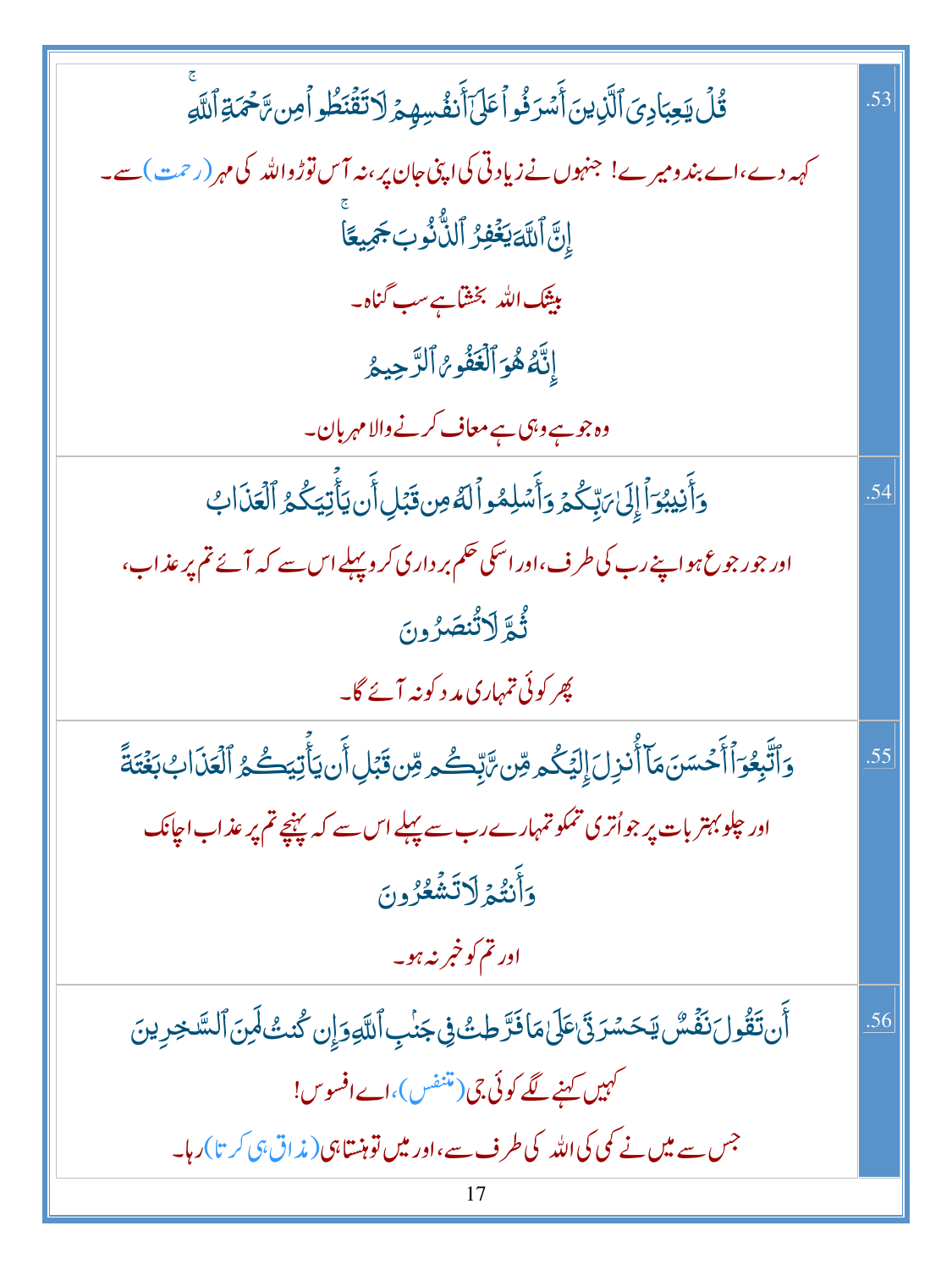| آَوۡ تَقُولَلۡ ۚ أَنَّ ٱللَّهَ هَدَانِي لَكُنتُ مِنَ ٱلۡٱيَّقِينَ                                         | .57 |
|-----------------------------------------------------------------------------------------------------------|-----|
| یا کہنے لگے،اگر اللہ مجھ کوراہ(ہدایت)دیتا،تومیں ہو تاڈر والوں(متقیوں) میں۔                                |     |
| أَوۡ تَقُولَ حِينَ تَرَى ٱلۡعَذَابَ لَوۡ أَنَّ لِى كَرَّةًۚ فَأَكُونَ مِنَ ٱلۡمُحۡسِنِينَ                 | .58 |
| یا کہنے لگے جب دیکھے عذاب <i>کسی طرح مجھ کو پھر</i> جانا ہے (ایک اور موقع ملے ) تومیں ہوں نیکی والوں میں۔ |     |
| بَلَىٰ قَنْ جَآءَتُكَ ءَايَتِي فَكَنَّ بُتَ بِهَاوَٱسۡتَكۡبَرۡتَ وَكُنتَ مِنَ ٱلۡكَفِرِينَ                | .59 |
| کیوں نہیں! پہنچ چکے تھے تجھ کومیرے حکم، پھر تُونے ان کو حٖھٹلا یااور غر ور کیااور تُو تھامنکر وں میں۔     |     |
| <b>وَيَزۡمَ ٱلۡقِيَّـمَـٰٓتِنَ</b> ٓىَ ٱلَّٰٓنِينَ كَذَٰبُو ٱعَلَى ٱللَّهِ وُجُوهُهُمِ مُّسۡوَدَّةٌۚ      | .60 |
| اور قیامت کے دن تُو دیکھے ان کو جو حجھوٹ بولتے ہیں اللہ پر،ان کے منہ سیاہ۔                                |     |
| ؚٵٞڶ <i>ؽؙٙ</i> ڛؘ؈ۣ۫ڿۿٮۜ۠ٙٙؽؘۄؘڡؘؿۘ۬ۘٷۑڵۣڷڡ۠ؾؘػؠؚۨ۠ڔؚؠڹؘ                                                 |     |
| کیانہیں دوزخ میں ٹھ <mark>کاناغر ور والوں کو</mark> ؟                                                     |     |
| وَيُنَجِّى ٱللَّهُ ٱلَّٰٓنِينَ ٱتَّقَوۡ أَبِمَفَازَهِٚمَرَ                                                | .61 |
| اور بچائیگااللہ ان کو جنہوں نے ڈرر کھا( تقوٰی احتیار کیا)،انکے بچاؤ کی جگہ،                               |     |
| لَايَمَسُّهُمُ ٱلسُّوَءُوَلَاهُمۡ يَحۡزَنُونَ                                                             |     |
| نہ لگے ان کو برائی،اور نہ وہ غم کھائیں۔                                                                   |     |
| 18                                                                                                        |     |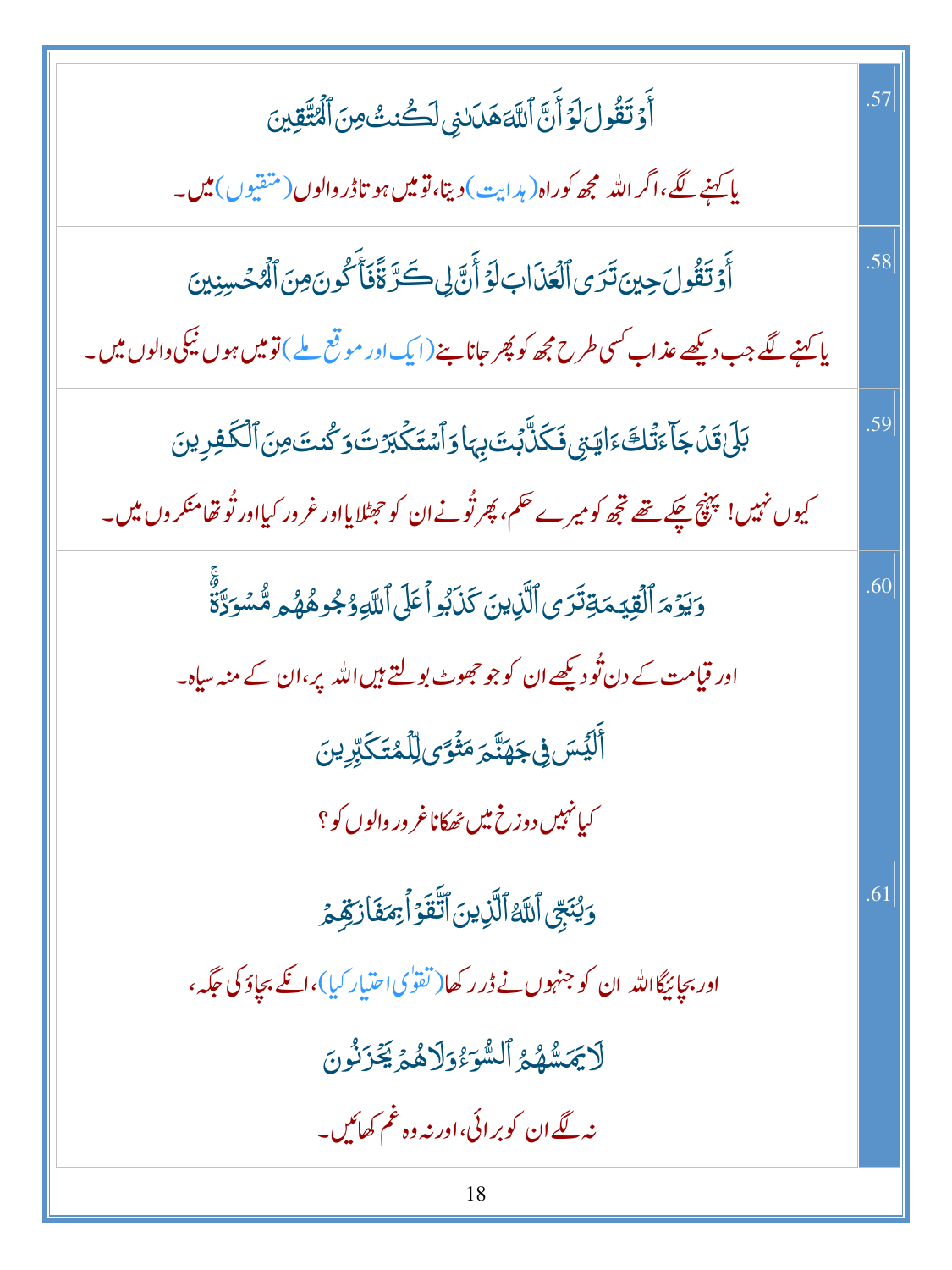| ٱللَّهُ خَلِقُ كُلِّ شَيْءٍ                                                               | .62 |
|-------------------------------------------------------------------------------------------|-----|
| الله بنانے والاہے ہر چیز کا،                                                              |     |
| <mark>ۏۿؙۏػڶ</mark> ڸڴڸۨۺ <i>ؽ۬ۦٟ</i> ۣۏٙڬۣۑڵٛ                                            |     |
| اور وہ ہر چیز کاذ مہ لیتاہے۔                                                              |     |
| لَّهُمَقَالِينُ ٱلسَّمَىِّ تِ وَٱلۡأَرۡضَ                                                 | .63 |
| اسی کے پاس ہیں <i>کنجیاں آسانوں کی اور زمین کی۔</i>                                       |     |
| وَٱلَّذِينَ كَفَرُواْبَجَايَتِٱللَّهِأَوۡلَٰٓئِكَ هُمُ ٱلۡۡكَسِرُونَ                      |     |
| اور جو منکر ہوئے ہیں اللہ کی باتوں سے،وہ جو ہیں وہی ہیں ٹوٹے (خسارے) میں پڑے۔             |     |
| <b>ٙ<br/>قُلۡ أَفَغَيۡرَ ٱللَّهِ تَأۡمُرُ وَنِّىٓ أَعۡمُلُ أَيُّهَا ٱلۡمَوْلُونَ</b>      | .64 |
| ٹو کہہ،اب اللہ کے سوا <sup>کس</sup> ی کو بتاتے ہو کہ <u>ل</u> ُوجوں،اے نادانوں ( جاہلو )؟ |     |
| وَلَقَدۡ أُوحِىَ إِلَيۡكَ وَإِلَى ٱلَّذِينَ مِن قَبۡلِكَ                                  | .65 |
| اور حکم ہو چکاہے تجھ کواور تجھ سے اگلوں کو۔                                               |     |
| لَبِنْ أَشَرَكْتَ لَيَحْبَطَنَّ عَمَلُكَ وَلَتَكُونَنَّ مِنَ ٱلْخَسِرِينَ                 |     |
| اگر تُونے شریک مانا،اکارت (ضائع) جائیں گے تیرے کئے اور تُوہو گاٹوٹے (خیارے) میں آیا۔      |     |
| 19                                                                                        |     |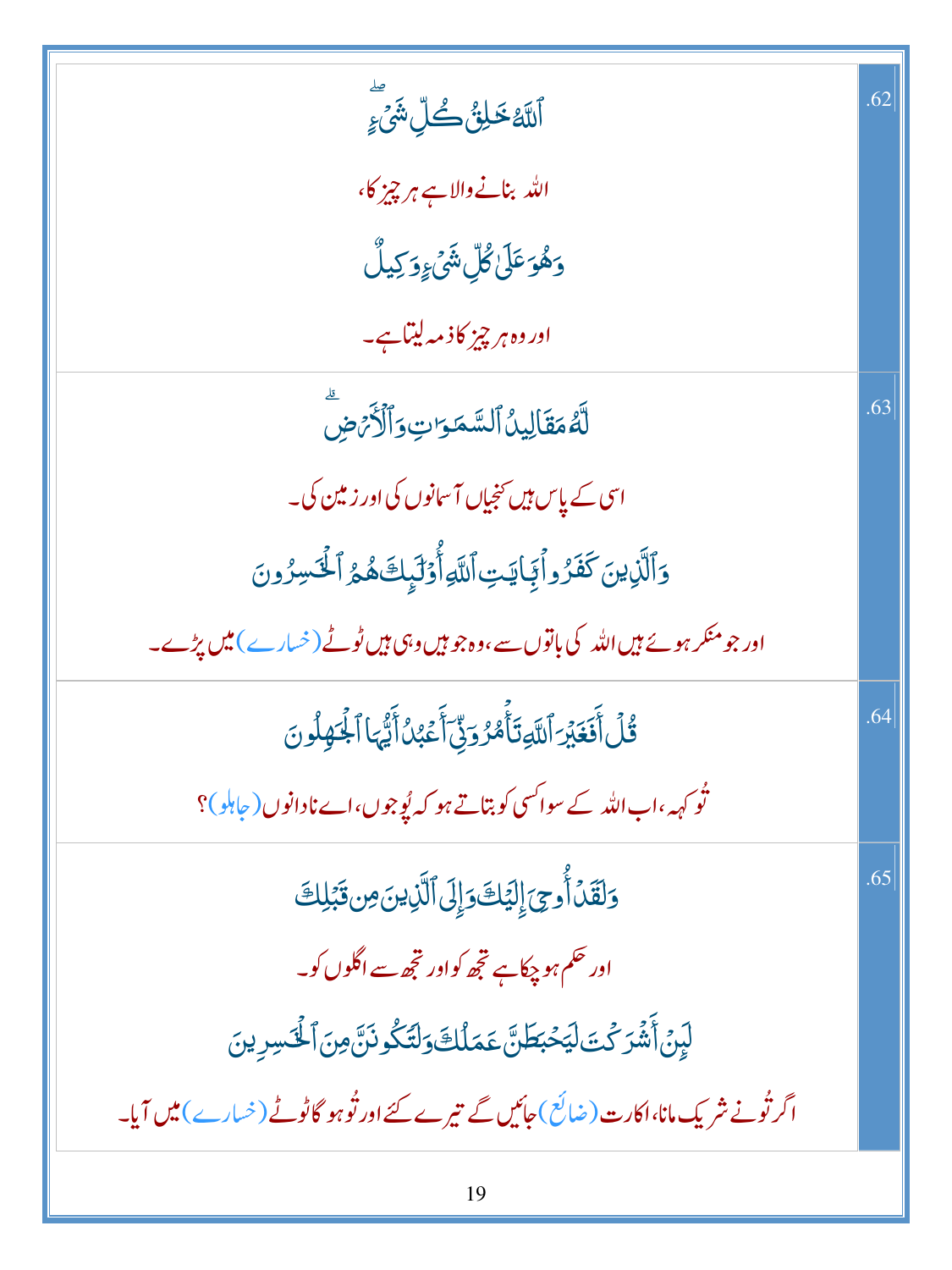| بَلِ ٱللَّهَ فَٱعۡبُلۡ وَكُن مِّنَ ٱلشَّكِرِينَ                                                       | .66 |
|-------------------------------------------------------------------------------------------------------|-----|
| نہ بلکہ اللہ ہی کو <sub>ل</sub> ُوٍج اور رہ حق ماننے والوں ( شُکر گزاروں <b>) می</b> ں۔               |     |
| وَمَا قَدَىُ والْاللَّ <del>اءَ حَقَّ ق</del> َدَّى وَ                                                | .67 |
| اور نہیں سمجھے اللہ کو جتنا پچھ وہ (اسکو سمجھنے کاحق) ہے۔                                             |     |
| <u>و</u> َٱلۡأَرۡصُ جَمِيعًاقَبۡضَتُهُ يَوۡمَ ٱلۡقِيۡمَةِوَٱلسَّمَوَاتُ مَطۡوِيَّـتُّ بِيَمِينِهِۦ    |     |
| اور زمین ساری ایک مٹھی ہے اسکی دن قیامت کے ،اور آسان لیٹے ہیں اسکے داننے ہاتھ میں۔                    |     |
| ۺڹػڹؘڡ۠ۏ <b>ؘتؘڂ</b> ڶۣ؏ؘۿٵؽ۠ۺٞڔػٛۅڽؘ                                                                 |     |
| وہ پاک ہے اور بہت اوپر ہے اس سے کہ بیہ شریک بتاتے ہیں                                                 |     |
| وَنُفِخَوْ ٱلصُّوبِ فَصَعِنَ مَن فِى ٱلسَّمَىَ لَتَ مَنْ فِى ٱلْأَمَضِ إِلَّا مَن شَأَءَ ٱللَّهَ      | .68 |
| اور پھو نکا گیانر سنگا، پھر بیہوش ہو گر ا،جو کوئی ہے آسانوں میں اور زمین میں ، مگر جس کواللہ نے چاہا۔ |     |
| ڐۢ <sub>ڟ</sub> ۜٙڟ۫ۼؘ؋ؚۑڮٲؙڂۘۯێ؋ؘٳؚؚۮؘٳۿ۠ <sub>ۿ</sub> ۊؚؾٵ <i>ۄ۠</i> ؾٮڟۢۯۅڽ                        |     |
| کچر کچو نکا گیادوسر کی بار ، کچر تب ہی وہ کھڑے ہو گئے دیکھتے۔                                         |     |
| وَأَشْرَقَتِ ٱلْأَرَّصُ بِنُوسِ رَبِّهَا                                                              | .69 |
| اور چمکی زمین اپنے رب کے نور سے ،                                                                     |     |
| <u>و</u> َوْضِعَ ٱلۡكِتَبُ وَجِأۡىَءَبِٱلنَّبِيُّنَ وَٱلشَّٰهَارَاءِ                                  |     |
| اور لا د حر اد فتر ،اور حاضر آئے پیغمبر اور گواہ،                                                     |     |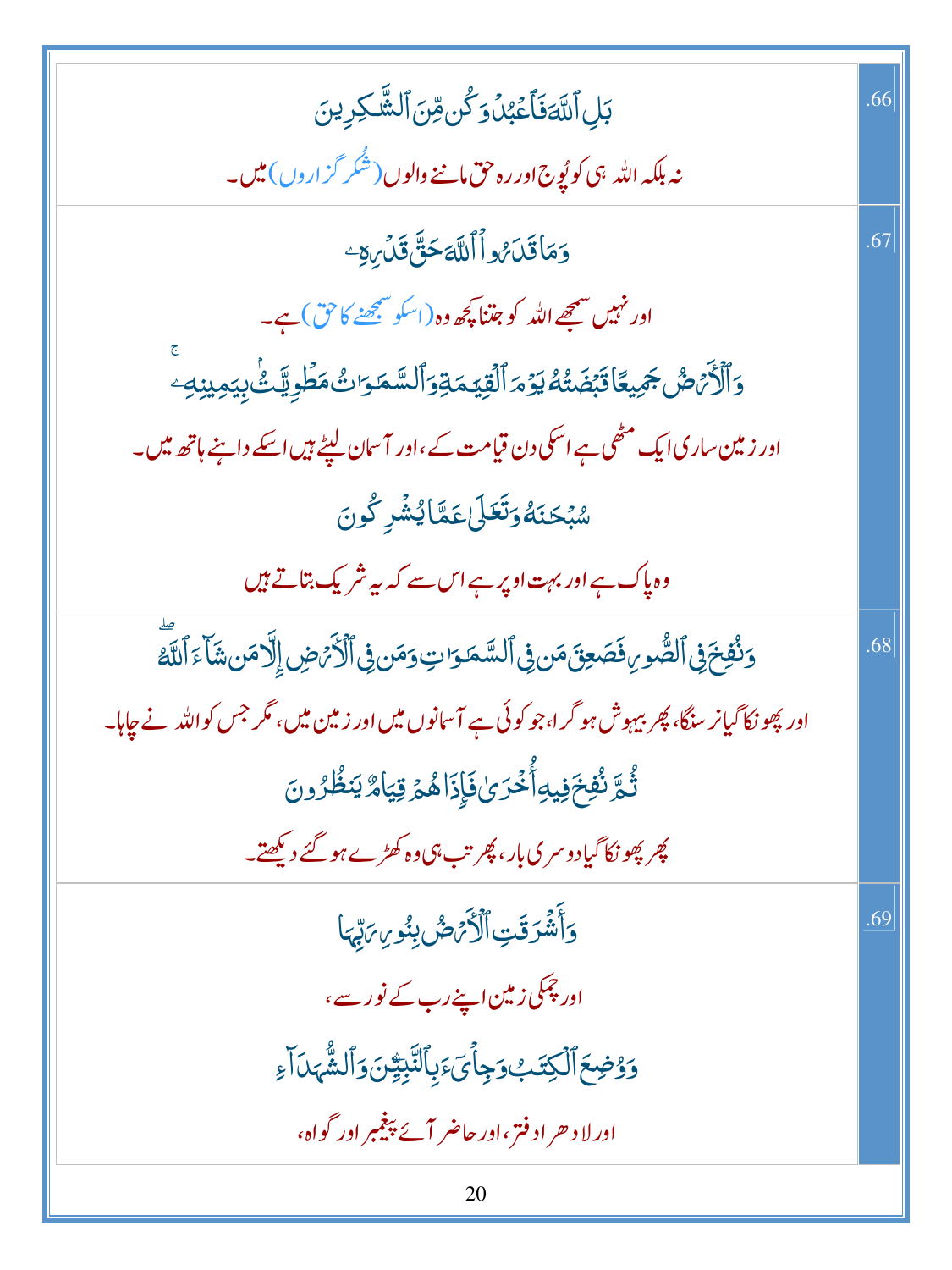| <u>وَقُّضِىَ بَيۡ</u> نَهُم بِٱلۡخَقِّ وَهُمۡ لَا یُظۡلَمُونَ                      |     |
|------------------------------------------------------------------------------------|-----|
| اور فیصلہ ہو اان میں انصاف سے،اور ان پر ظلم نہ ہو گا۔                              |     |
| <u>وَوُفِّيَتُ كُلُّ نَفْسٍ</u> مَّا عَمِلَتُ                                      | .70 |
| اور يوراملا ہر جی ( <sup>نفس</sup> ) کوجو کیا،                                     |     |
| وَهُوَأَعۡلَمُ بِمَايَفۡعَلُونَ                                                    |     |
| اوراس کوخوب خ <u>بر ہے جو کرتے ہیں</u> ۔                                           |     |
| <u>وَ</u> سِيقَٱلَّذِينَڪَفَدُوٓٱٳلَىٰجَهَنَّـمَرَدُّمَرَّآ                        | .71 |
| اور ہانکے گئے جو منکر تھے، دوزخ کو جتھے جتھے (گروہ)۔                               |     |
| حَتَّىٰٓ إِذَاجَآءُوهَاؤُتِحَتَّآ أَبَوَابُهَا                                     |     |
| یہاں تک کہ جب پہنچے اس پر ، کھولے گئے اس کے دروازے،                                |     |
| <b>وَقَالَ هُمُ خَزَنَتُهَآ أَلَمۡ يَأۡتِكُمۡ</b> رُسُلٌ مِّنكُمۡ                  |     |
| اور کہنے لگے ان کو داروغہ اس کے کیانہ پہنچے تھے تم پاس رسول تم میں کے ؟            |     |
| يَتُلُونَ عَلَيْكُمُ ءَايَتِ يَبِّكُمُ وَيُنْزِهُ ونَكُمُ لِقَآءَ يَوۡمِكُمۡ هَذَا |     |
| یڑھتے تھے تم پر باتیں تمہارے رب کی،اور ڈراتے تم کو تمہارے دن کی ملا قات سے۔        |     |
| قَالُو أَبَلَيْ                                                                    |     |
| بولے کیوں نہیں!<br>21                                                              |     |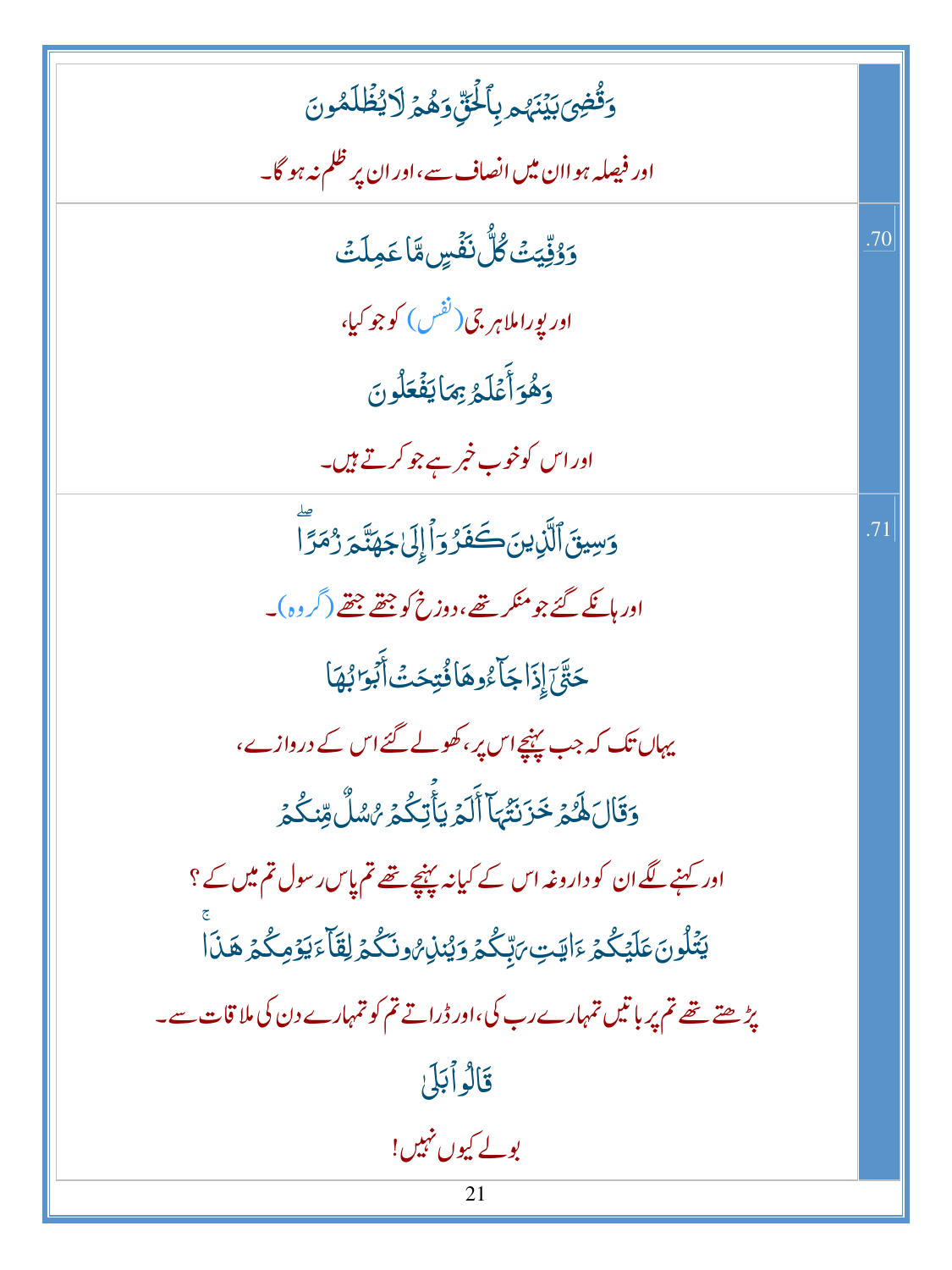وَلَكِنۡ حَقَّتۡ وَلِمَةُ ٱلۡعَٰزَابِ عَلَى ٱلۡكَٰفِرِينَ یر ثابت ہوا حکم عذاب کامنکروں پر۔ **ِقِيلَ ٱدۡخُلُوَٱٲٓبَوَابَجَهَنَّجَ خَلِلِينَ فِيهَٲؖفَبِئُسَ مَثۡوَىٱلۡنَّقَـكَبِّرِينَ** .72 حکم ہوا کہ پلیٹھو( داخل ہو ) دروازوں میں دوزخ کے ،سدار بنے کواس میں ، سو کیابُر کی جگہ ہے رہنے کی غرور والوں کو؟ وَسِيقَ ٱلَّذِينَ ٱتَّقَوۡ أَيَٰٓ بَهُمۡ إِلَى ٱلۡٓ يَٰٓ وَٰٓ وَٰٓ لَّا .73 اور ہانکے گئے جوڈرتے رہے تھے اپنے رب سے بہشت کو جتھے جتھے (گروہ)۔ ڂۊٞ*ٙ*ٙٳٳؘٳ۬ڂٳۜۦٚٛۏۿٲۏڡؙٛؾؚڂؾؙٲؘڹۘۏ<sup>ڔ</sup>۠ۿٲۏؘڤؘٳڶۿ۠ۮڿڂۯؘٮٚؿ۠ؠؘٲڛؘڶۿؚ۠ڡؘڶؽ۬ڴؽ۫ڟۭڹٛؾ۠ؽ۫ یہاں تک کہ جب پہنیچےاس پر اور کھولے گئے اسکے دروازے،اور کہنے لگے ان کو داروغہ اسکے، سلام پہنچے تم پر ، تم لوگ پاکیزہ ہو، فَأَدْخُلُوهَا خَلِلِينَ سو پلیٹھو( داخل ہو )اس میں سدار ہنے کو۔ وَقَالُواْ اَلْحَمَٰلُ لِلَّهِ اَلَّذِى صَدَقَنَا وَعَدَهُ وَأَوۡ رَقۡنَا ٱلۡأَرۡمَضَ نَتَبَوَّأُۚ مِنَ اَلۡجَنَّاتِهَ حَيۡثُ نَشَآءٌ .74 اور وہ یو لے شکر اللہ کا، جس نے سچ کیاہم سے اپناوعد ہ اور وارث کیاہم کو اس زمین کا*گھر* ، پکڑلیں بہشت میں سے جہاں جاہیں ، 22